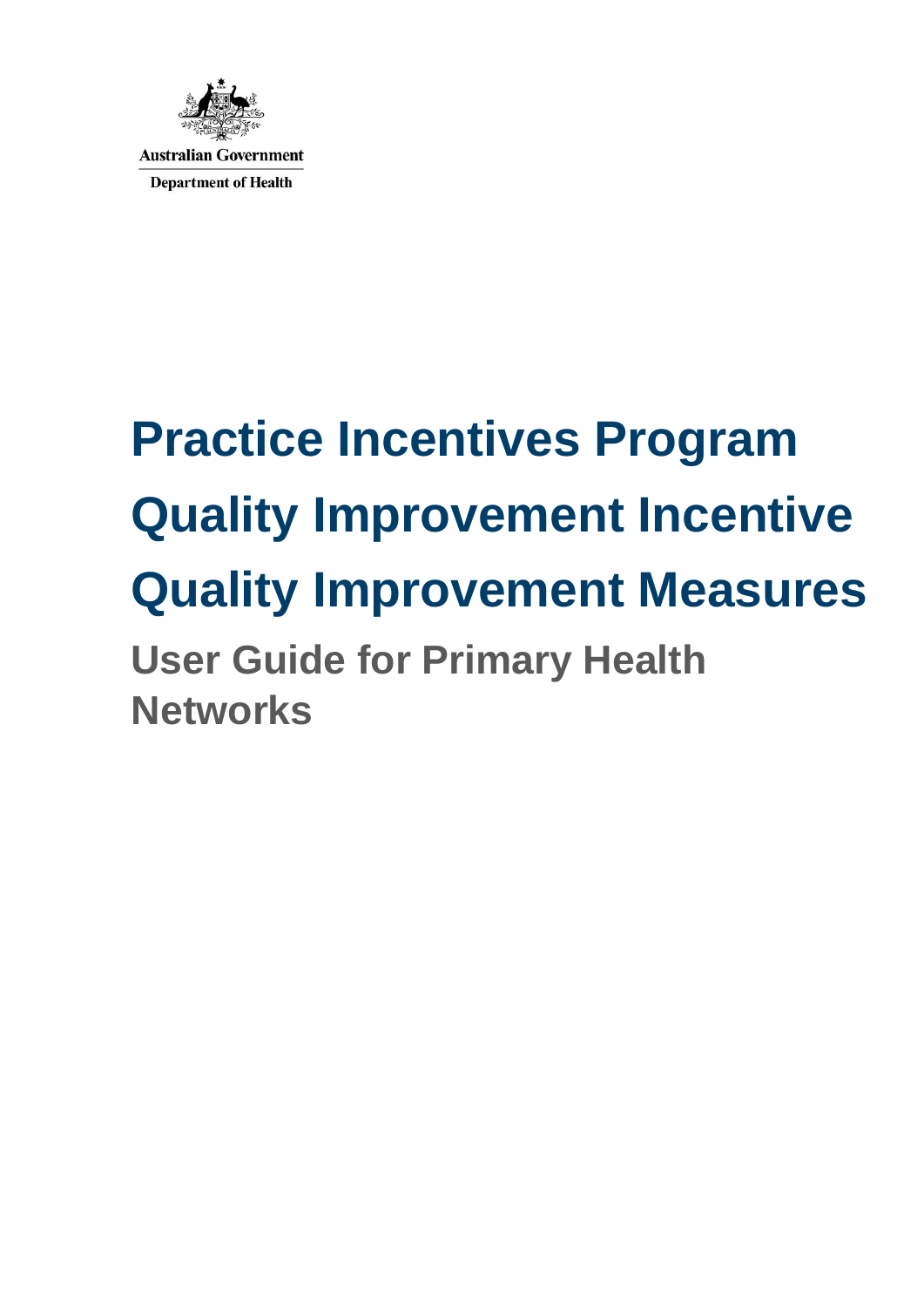# **ACKNOWLEDGMENT**

#### *© Commonwealth of Australia 2020*

This work is copyright. You may download, display, print and reproduce the whole or part of this work in unaltered form for your own personal use or, if you are part of an organisation, for internal use within your organisation, but only if you or your organisation do not use the reproduction for any commercial purpose and retain this copyright notice and all disclaimer notices as part of that reproduction. Apart from rights to use as permitted by the *Copyright Act 1968* or allowed by this copyright notice, all other rights are reserved and you are not allowed to reproduce the whole or any part of this work in any way (electronic or otherwise) without first being given the specific written permission from the Commonwealth to do so. Requests and inquiries concerning reproduction and rights are to be sent to the Communication Branch, Department of Health, GPO Box 9848, Canberra ACT 2601, or via e-mail to **copyright@health.gov.au.** 

Preferred citation: Department of Health. Author. Practice Incentives Program Quality Improvement Incentive Guidelines Canberra: Australian Government Department of Health; 2020.

## **DISCLAIMER**

These guidelines are for information purposes and provide the basis upon which Practice Incentive Program Quality Improvement Incentive payments are made. While it is intended that the government will make payments as set out in these guidelines, the making of payments is at its sole discretion. The government may alter arrangements for the Practice Incentive Program at any time and without notice. The Government does not accept any legal liability or responsibility for any injury, loss or damage incurred by the use of, reliance on, or interpretation of the information provided in these guidelines.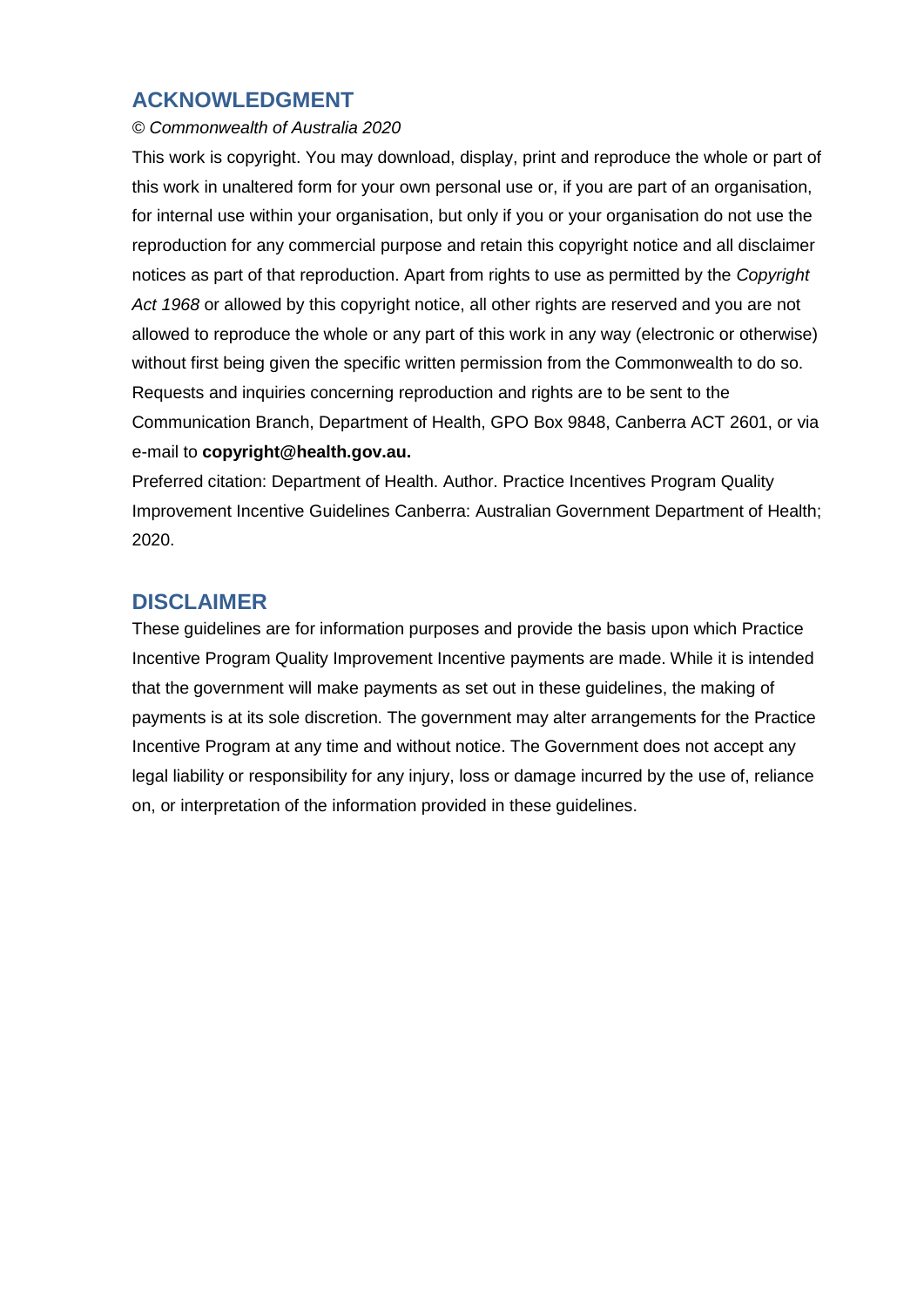# **Table of Contents**

| 1. | <b>Introduction</b> |                                                                                                    |                 |
|----|---------------------|----------------------------------------------------------------------------------------------------|-----------------|
|    | 1.1                 | Purpose of the guide                                                                               | 1               |
|    | 1.2                 | Objectives of the PIP QI Incentive                                                                 | $\mathbf{1}$    |
|    | 1.3                 | Summary of the PIP Quality Improvement Measures                                                    | $\mathbf{1}$    |
| 2. |                     | The PIP Eligible Data Set                                                                          | $\overline{2}$  |
|    | 2.1                 | What is the PIP Eligible Data Set?                                                                 | $\overline{2}$  |
|    | 2.2                 | What is received by the PHN?                                                                       | $\overline{2}$  |
|    | 2.3                 | How is the PIP Eligible Data Set received?                                                         | 3               |
|    | 2.4                 | How should the PIP Eligible Data Set be interpreted and how can it inform<br>quality improvement?  | 3               |
| 3. |                     | <b>Data Set Requirements</b>                                                                       | $6\phantom{1}6$ |
|    | 3.1                 | How should the data set be stored?                                                                 | $6\phantom{1}6$ |
|    | 3.2                 | What are the reporting requirements of the PHN and what is the aggregation<br>process?             | $\overline{7}$  |
|    | 3.3                 | How accurate is the data and what data quality checks can be performed?                            | $\overline{7}$  |
| 4. |                     | <b>PIP Quality Improvement Measures</b>                                                            | 8               |
|    | 4.1                 | Proportion of patients with diabetes with a current HbA1c result                                   | 8               |
|    | 4.2                 | Proportion of patients with a smoking status                                                       | 10              |
|    | 4.3                 | Proportion of patients with a weight classification                                                | 13              |
|    | 4.4                 | Proportion of patients aged 65 and over who were immunised against<br>influenza                    | 16              |
|    | 4.5                 | Proportion of patients with diabetes who were immunised against influenza                          | 17              |
|    | 4.6                 | Proportion of patients with COPD who were immunised against influenza                              | 19              |
|    | 4.7                 | Proportion of patients with an alcohol consumption status                                          | 21              |
|    | 4.8                 | Proportion of patients with the necessary risk factors assessed to enable<br><b>CVD</b> assessment | 22              |
|    | 4.9                 | Proportion of female patients with an up-to-date cervical screening                                | 24              |
|    |                     | 4.10 Proportion of patients with diabetes with a blood pressure result                             | 26              |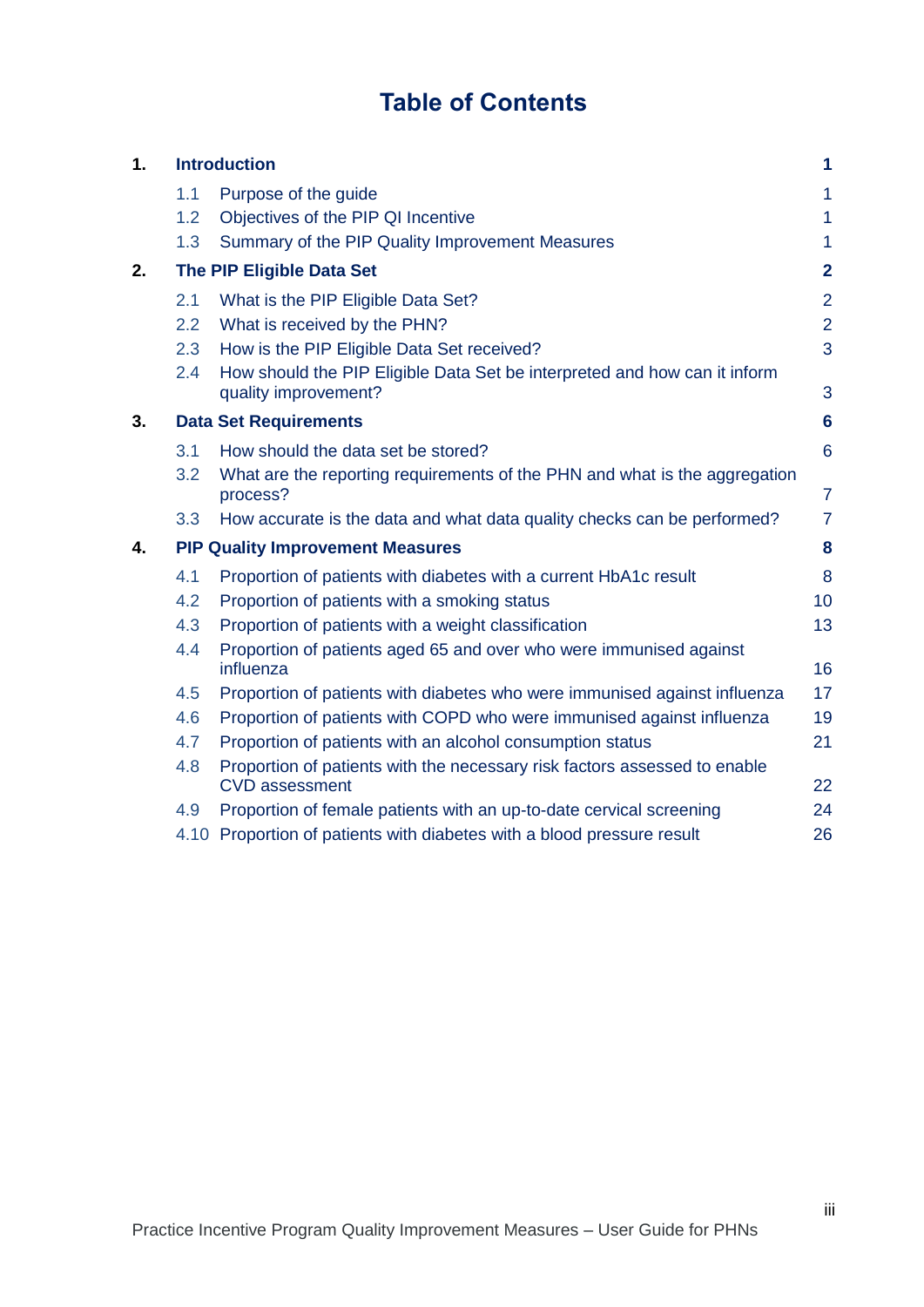# **1. INTRODUCTION**

## **1.1 Purpose of the guide**

This guide is intended to be a resource to assist Primary Health Networks (**PHNs**) to understand the reporting requirements and data involved in the Practice Incentives Program Quality Improvement Incentive (**PIP QI Incentive**). It provides an overview of the PIP QI Incentive, and describes the quality improvement measures in detail. This guide will cover what data the PHNs will receive, how to interpret it, what quality checks can be performed on the data, and how that data should be aggregated before its transferal to the national data custodian (the Australian Institute of Health and Welfare).

## **1.2 Objectives of the PIP QI Incentive**

The PIP QI Incentive aims to recognise and support general practices that commit to improving the care they provide to their patients, with a focus on care relating to particular health priority areas.

The PIP QI Incentive is a payment to general practices for activities that support data driven continuous quality improvement in patient outcomes and the delivery of best practice care. In receiving the data, the PHN will be able to assess the quality improvement needs of practices within their network by looking at the patient cohorts that relate to these priority areas and understanding what data practices are routinely collecting.

## **1.3 Summary of the PIP Quality Improvement Measures**

To support the program, data on 10 Quality Improvement Measures are collected:

- 1. Proportion of patients with diabetes with a current HbA1c result
- 2. Proportion of patients with a smoking status
- 3. Proportion of patients with a weight classification
- 4. Proportion of patients aged 65 and over who were immunised against influenza
- 5. Proportion of patients with diabetes who were immunised against influenza
- 6. Proportion of patients with COPD who were immunised against influenza
- 7. Proportion of patients with an alcohol consumption status
- 8. Proportion of patients with the necessary risk factors assessed to enable CVD assessment
- 9. Proportion of female patients with an up-to-date cervical screening
- 10. Proportion of patients with diabetes with a blood pressure result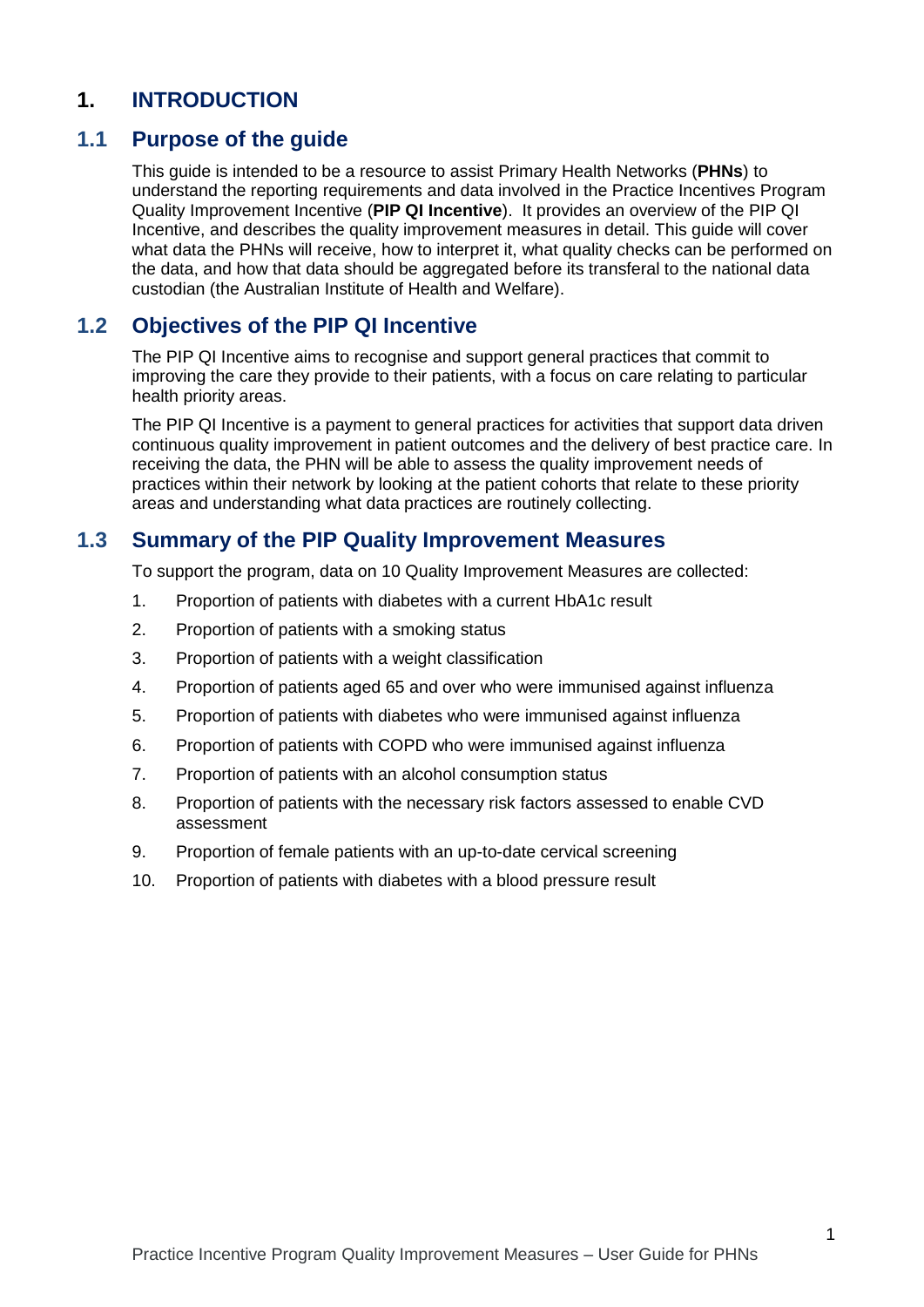# **2. THE PIP ELIGIBLE DATA SET**

# **2.1 What is the PIP Eligible Data Set?**

The PIP Eligible Data Set is the data that general practices provide to their local PHN for the purposes of the PIP QI Incentive.

The PIP Eligible Data Set is de-identified patient data, aggregated at the practice level that can be analysed by the demographic and clinical factors specified in the [PIP Eligible Data](https://www1.health.gov.au/internet/main/publishing.nsf/Content/PIP-QI_Incentive_guidance)  [Set Data Governance Framework.](https://www1.health.gov.au/internet/main/publishing.nsf/Content/PIP-QI_Incentive_guidance)

It is comprised of only those fields required to:

- Calculate the 10 PIP QI Improvement Measures; and
- Conduct approved analysis (such as sex and age) in accordance with the PIP Eligible Data Set Data Governance Framework (see Principle 4).

The PIP Eligible Data Set is predominantly made up of derived fields, or flags, that are used to determine the proportions of clients shown in each report. The below table demonstrates which data elements are used to calculate the Improvement Measures.

| <b>Patient Demographics</b> |                                                                                           | <b>Clinical Measures</b>                                                                                                                                                                                          | <b>Pathology</b>                                                                                                                                                                   |
|-----------------------------|-------------------------------------------------------------------------------------------|-------------------------------------------------------------------------------------------------------------------------------------------------------------------------------------------------------------------|------------------------------------------------------------------------------------------------------------------------------------------------------------------------------------|
| ■                           | Regular client<br>indicator                                                               | Diabetes diagnosis<br>٠<br>Diabetes status<br>٠                                                                                                                                                                   | HbA1C<br>measurement result                                                                                                                                                        |
| ٠<br>٠<br>■                 | Age group<br>Sex<br>Indigenous status<br>Practice<br>Smoking status<br>recorded indicator | <b>Blood pressure</b><br>٠<br>measurement recorded<br>indicator<br>Systolic blood pressure<br>measurement result<br>recorded indicator                                                                            | recorded indicator<br><b>HDL</b> cholesterol<br>$\blacksquare$<br>measurement result<br>recorded indicator<br><b>Total cholesterol</b><br>measurement result<br>recorded indicator |
| ٠                           | Smoking status                                                                            | Cardiovascular disease<br>recorded indicator                                                                                                                                                                      | Cervical screening<br>$\blacksquare$<br>indicator                                                                                                                                  |
| п                           | Alcohol<br>consumption status                                                             | COPD recorded indicator<br>HbA1c measurement<br>recorded indicator<br>Influenza immunisation<br>indicator<br>Hysterectomy indicator<br>Body mass index<br>classification<br>Body mass index<br>recorded indicator |                                                                                                                                                                                    |

# **2.2 What is received by the PHN?**

Through the PIP QI data collection process, PHNs will receive the calculated Improvement Measures from practices – that is, they will receive a count of patients given as a denominator and numerator according to the specifications of each Improvement Measure. The numerators and denominators will be provided with a breakdown of the counts by age group, sex and whether the patient is Aboriginal or Torres Strait Islander. What comprises the denominators and numerators for each of the Improvement Measures is provided in Section 3, PIP Quality Improvement Measures.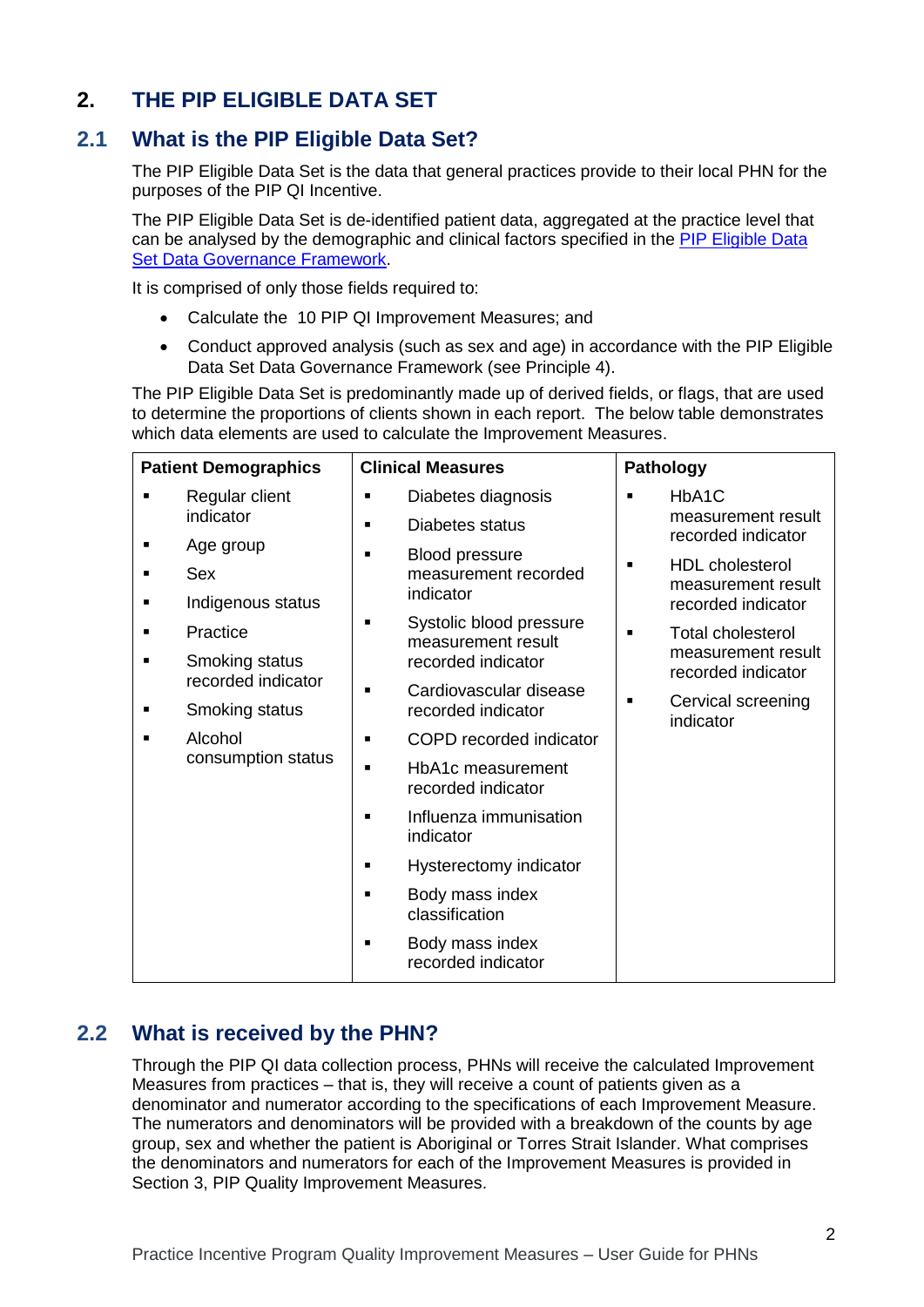The PIP QI Incentive data collection process does not supersede or replace existing or future data sharing agreements PHNs may have with practices and only relates to the collection of data as part of participation in the PIP QI Incentive.

# **2.3 How is the PIP Eligible Data Set received?**

General practices can choose to submit their data in one of two ways depending on the capabilities of their current clinical information system.

| <b>Option 1</b> | General practices that already exchange data with their local PHN                                                                                                                                                                                                                                                                                                                                                                                                                                                                                                                                                                                                                                             |  |
|-----------------|---------------------------------------------------------------------------------------------------------------------------------------------------------------------------------------------------------------------------------------------------------------------------------------------------------------------------------------------------------------------------------------------------------------------------------------------------------------------------------------------------------------------------------------------------------------------------------------------------------------------------------------------------------------------------------------------------------------|--|
|                 | A general practice can continue to utilise the data extraction method<br>agreed with their local PHN to submit the PIP Eligible Data Set.                                                                                                                                                                                                                                                                                                                                                                                                                                                                                                                                                                     |  |
| <b>Option 2</b> | General practices that do not currently exchange data with their local<br><b>PHN</b>                                                                                                                                                                                                                                                                                                                                                                                                                                                                                                                                                                                                                          |  |
|                 | A general practice can utilise the data extraction method offered by their<br>$\bullet$<br>local PHN to submit the PIP Eligible Data Set.                                                                                                                                                                                                                                                                                                                                                                                                                                                                                                                                                                     |  |
|                 | A general practice can purchase or licence their own data extraction tool<br>$\bullet$<br>which is compatible with their local PHN; or                                                                                                                                                                                                                                                                                                                                                                                                                                                                                                                                                                        |  |
|                 | A general practice can work with their clinical information system provider<br>$\bullet$<br>and local PHN to submit the PIP Eligible Data Set in accordance with the<br>PIP Eligible Data Set Data Governance Framework. General practices in<br>this situation may have previously applied for a PIP QI Incentive<br>Exemption, which concluded 31 July 2020. The data is provided to the<br>PHN as a report showing the counts of patients against each measure.<br>Depending on the method of data submission used by the practice, the<br>report is either generated by the clinical information system or by a data<br>extraction tool (e.g. PEN or POLAR) and will be sent to PHNs in a JSON<br>format. |  |

# **2.4 How should the PIP Eligible Data Set be interpreted and how can it inform quality improvement?**

The PIP QI Incentive is a mechanism for undertaking continuous quality improvement (CQI) through the collection and review of uniform, nationally consistent, general practice data, against ten key Improvement Measures that contribute to local, regional and national health outcomes.

In participating in the program, general practices are committing to undertaking CQI activities that support them in their role of managing their patients' health and improvements in digital maturity, data cleansing and clinical coding. In order to assist with this improvement, PHNs can use the PIP Eligible Data Set to inform the needs of practices within their network. The seven attributes of quality health records underpin the PIP QI Incentive and provide a useful framework for performing analysis of the data and working with practices to understand where quality improvement efforts are best placed:

- Completeness
	- $\circ$  Reviewing the data to ascertain whether sufficient information is being recorded in consultations. Gaps or lower than expected counts in the dataset may indicate that key data is not being captured, or is being captured in fields other than those being used for the data extract.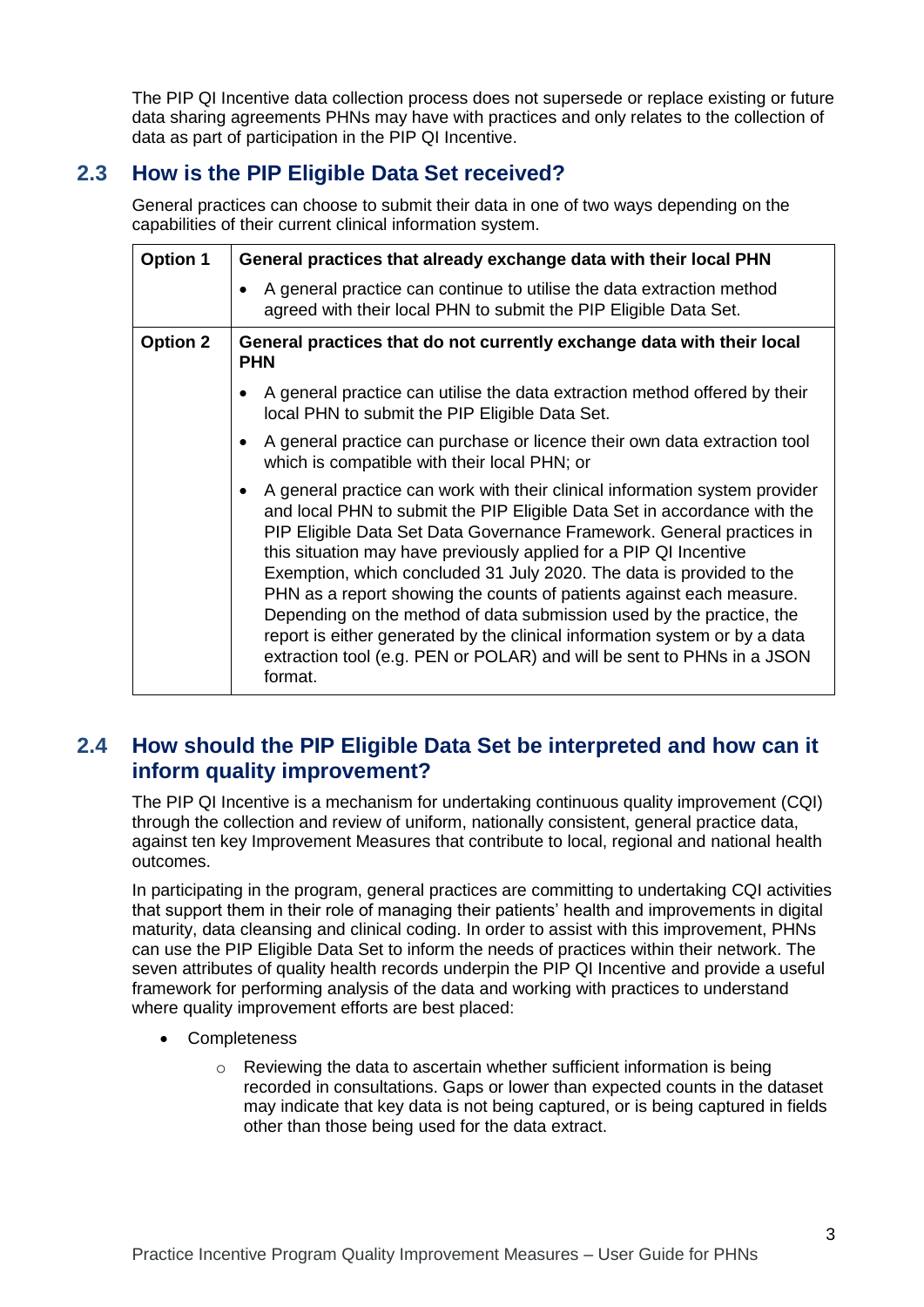- Consistency
	- o Reviewing for the use of standardised terminology or code sets. Gaps or lower than expected numbers may be the result of practices not recording data in a consistent manner, or recording data in free text fields that are not easily accessed or searchable, and which are not drawn upon to calculate the Improvement Measures.
- Legibility
	- $\circ$  Legibility includes making health information clear and able to be read and understood by others. Gaps in the data could be due to illegibility for data items that rely on record entry processing involving interpretation of notes or transposal of data.
- Accuracy
	- $\circ$  Comparisons between practices may inform interpretations of how accurately data is kept, however due to the de-identified nature of the data being reported, reviews for data accuracy should be informed by working closely with practice to understand the profile of each practice and the practice's assessment about the accuracy of their data.
- Relevance
	- o Reviewing completeness of the data to understand whether current data recording processes are capturing data across the health priority areas as represented by the scope of the Improvement Measures. A component of this is sharing understanding that there are connections between certain Improvement Measures, for instance, patients with diabetes would benefit from improved quality of data around BMI and smoking status as these would be key inputs into their care pathway.
- Accessibility
	- o Where there are gaps or low numbers in the data, it could indicate that the data is not being stored in an accessible manner. As the data is derived from the practice system, gaps could indicate where there may be alternative, additional, or peripheral sources of clinical information that are not making their way into the practice system. This could indicate a problem with the accessibility of clinical information.
- Timeliness
	- o One of the parameters of the data involved in the calculation of the Improvement Measures is timeframe, with some Improvement Measures only being derived from data that has been recorded in the past six or twelve months. Therefore, gaps or lower than expected counts may be the result of data that is older and which may be potentially inaccurate. There could also be an issue with the recording of dates.

The review of incoming data will support PHNs to:

- Work with general practices to support quality improvement, for example:
	- $\circ$  by providing practices with reports based on their practice's data against the 10 Improvement Measures which will help identify potential areas for improvement and in which they can focus their CQI activities
	- o by providing feedback on the quality of the data submitted
	- $\circ$  where the general practice agrees, by providing benchmarking against an aggregate of other general practices in the region
	- $\circ$  by providing advice on managing the patient population indicated in the data.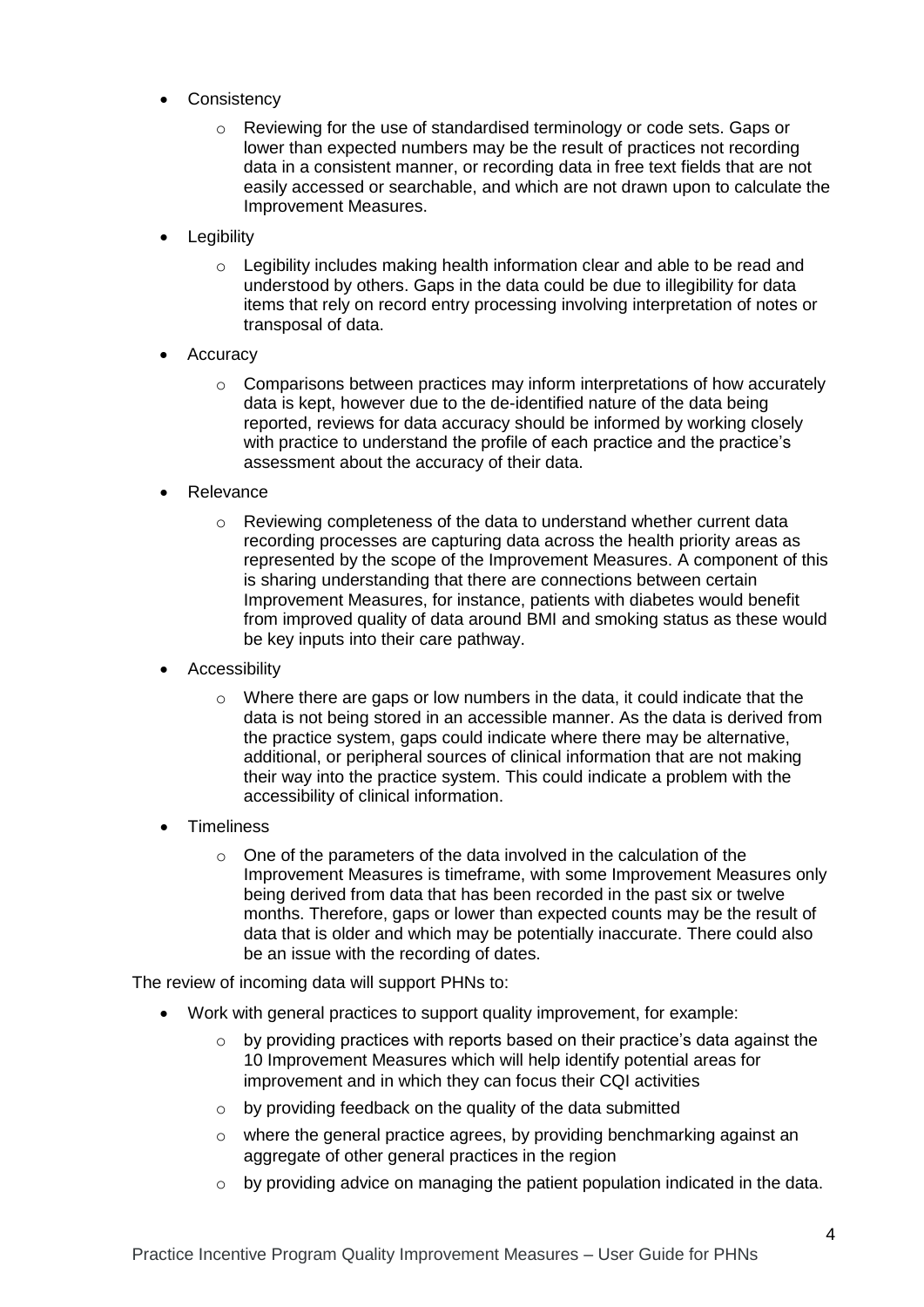Contribute to service planning and population health mapping at different levels including PHN boundaries, local health districts, jurisdictional boundaries and at the national level.

In addition to the benefits to practices and practitioners, the purpose of quality improvement is to benefit patients directly. For example, Improvement Measures allow the PHNs to guide preventative health programs in their network, and advise practices in understanding what patients may benefit from preventative treatments, or may need effective holistic management of a specified chronic disease, such as diabetes. This can help delay progression of the condition, improve quality of life, increase life expectancy, and decrease the need for high cost interventions.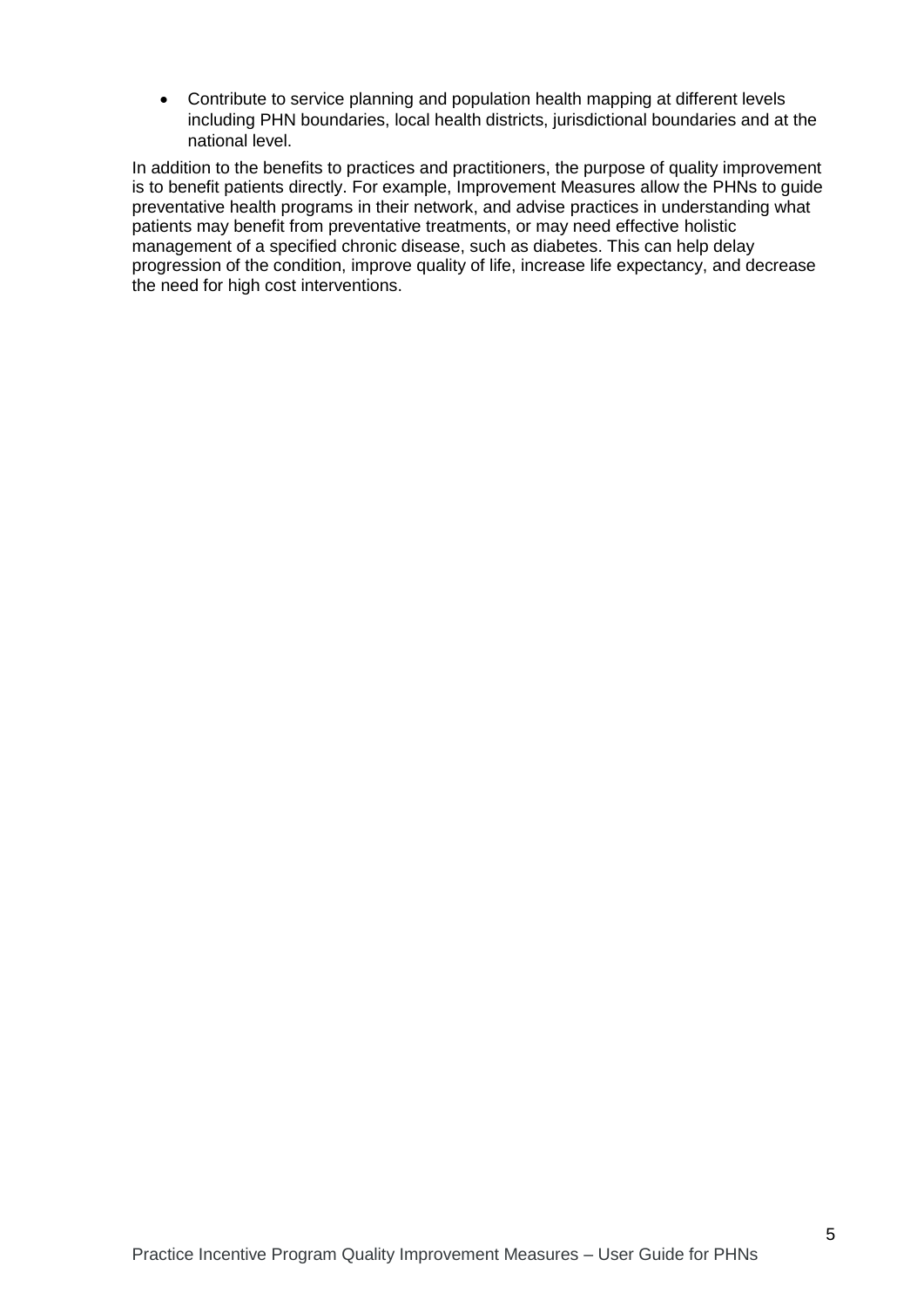# **3. DATA SET REQUIREMENTS**

## **3.1 How should the data set be stored?**

As regional data custodians in receiving the de-identified PIP Eligible Data Set from local data custodians PHNs should ensure that the data is protected during receipt, storage, aggregation and use processes. Although the risk of a privacy breach is minimal, given the data is provided in aggregated form, proven methods reduce the risk of breaching an individual's privacy to very low levels in the event of any small cell sizes. These protections are formalised in data sharing and licensing agreements with general practices and with data extraction companies. The PHN should have data governance committees in place to oversee their data governance framework, data policies, data procedures, data guidelines, and risk management plans that include specifications for audit trails, the notification and management of data breaches, and disaster recovery plans.

Access is a key aspect of storage security and should be associated with the purpose of the intended use of the data, as much as it is associated with specific resources and positions. In order to manage access to the stored data set, ensure that the access is only associated with the following activities:

- analysis of the data;
- creation of quality improvement plans;
- assignment of quality improvement plans to the correct general practitioner and/or general practice;
- confirmation of eligibility of the general practice to receive the PIP QI Incentive payment; and
- preparation of the data for transferal to the AIHW.

Many of the security arrangements will be managed through service level agreements and contractual arrangements with data extraction and data storage vendors. This is an appropriate mechanism to manage security, however PHNs should be aware they hold ultimate responsibility for the security of the PIP Eligible Data Set data once it has been transferred to them.

Part of the responsibility when holding de-identified data is putting in place mitigation against re-identification. The risk of re-identification will be higher where:

- There is a count of less than five in a cell (though the risk is mitigated if the denominator is >1,000)
- The data relates to a small community
- A count is used rather than a calculated value

The risks are minimised by a process called small cell suppression. This involves extracting the data, undertaking small number checks and transforming the data by calculating into the Quality Improvement Measures. PHNs may have small cell suppression requirements in existing Data Sharing Agreements with practices which cover the sharing of data, including the PIP Eligible Data Set. Small cell suppression will also be performed by the AIHW prior to releasing the national data.

The PIP Eligible Data Set falls under any privacy notices and privacy policies consistent with a PHNs' requirements under the Privacy Act 1988.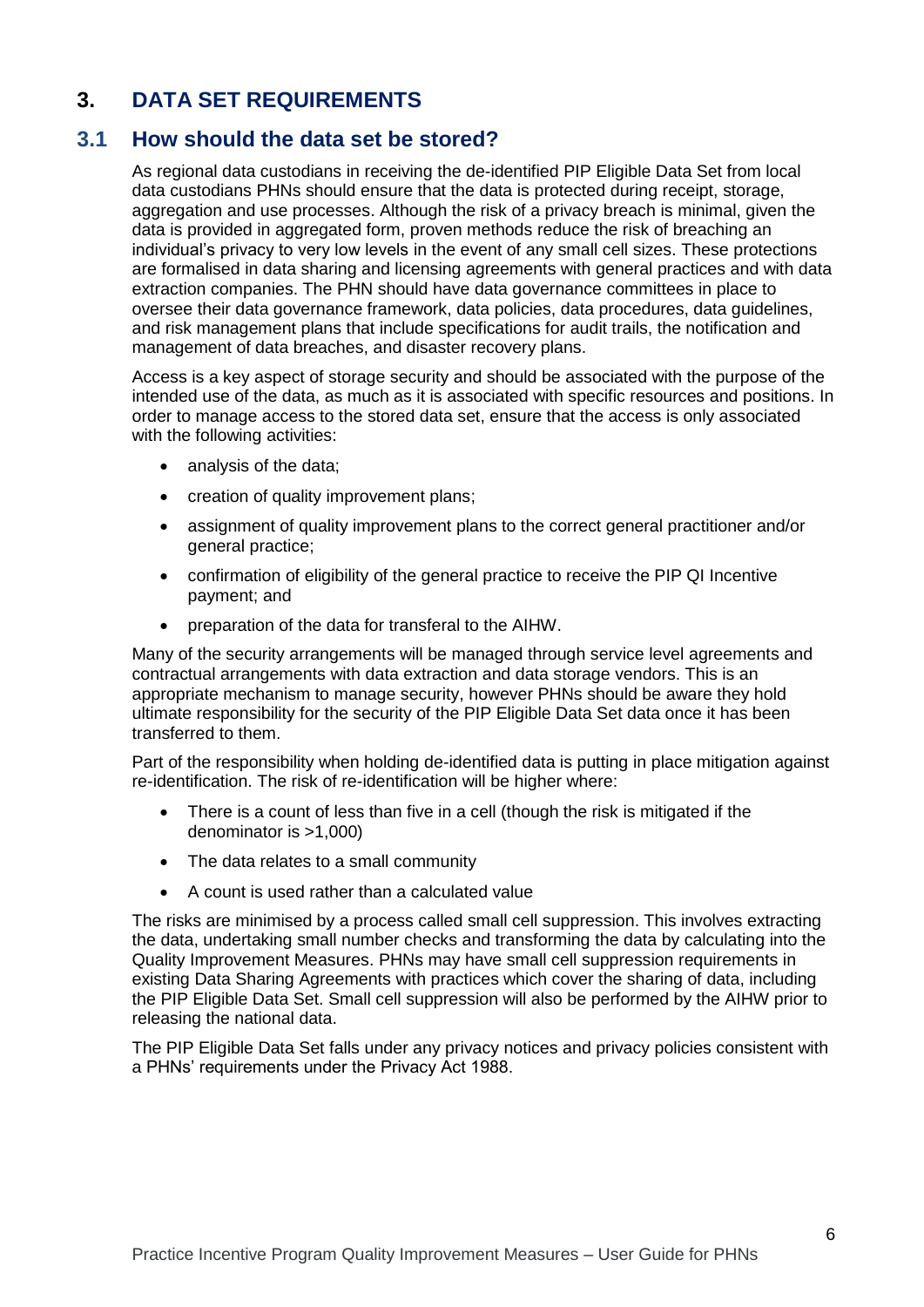## **3.2 What are the reporting requirements of the PHN and what is the aggregation process?**

PHNs will receive the counts for each Improvement Measure. This will consist of numerators and denominators. The aggregation of the data for reporting to the AIHW is an aggregation of each of the counts from all the practice in order to develop the Improvement Measure counts for the PHN as a whole.

The process is simply a sum of the practice counts for all reporting practices in the network, for each of the denominators and numerators, with the same breakdown by age group, sex and Indigenous status as has been reported in the counts from the practices.

## **3.3 How accurate is the data and what data quality checks can be performed?**

The accuracy of reporting will be driven by the completeness and accuracy of the underlying data used to generate the measures. In a number of clinical systems, there are varying ways that clinical data can be entered depending on personal preference and workflows. Not all of these will result in a record being included in the quality improvement measure. There is a user guide available for general practices which includes which data fields are used to calculate the quality improvement measures.

Mapping guides have been developed for users of Medical Director and Best Practice software to show users which fields are used to calculate the measures. This will allow steps to be taken to improve data quality by providing training for staff who are entering data in the system, and confirming that the system supports capture of all information needed, such as the time and date a record is updated.

While these processes are robust, it is nonetheless advised that PHNs be equipped to review the dataset for data quality purposes. Data quality checks need not be complex. Consider checking for the following:

- A number of regular clients that exceeds the total number of clients.
- There should not be more regular clients than the total number of clients in any category (e.g. females aged 15-19).
- 0 in a numerator or denominator where you would expect to see a result.
- Results that vary significantly since the last reporting period, without any obvious environmental, community or clinical change or event that would explain the differences.

If you encounter an unexpected result, consider working with the practice to uncover what the underlying cause may be. The following are some common causes:

- Service delivery and patient demographic profile do they just not have clients of certain demographic groups?
- Community profile is the data reflective of the area the practice services?
- Environmental profile is the data reflecting factors such as weather, seasonal changes, disease or the current situation of local economy?
- Clinical profile are there changes to practice's services, programs, policies, procedures, funding or staffing that would be affect the capture of the underlying data?
- System profile has the practice recently changed or update the practices systems which capture and store the data? Is there a new approach to records capture? Has the practice system recently adopted data cleansing procedures?
- Statistical profile is the unexpected result a product of statistical chance? Is it statistically unexpected?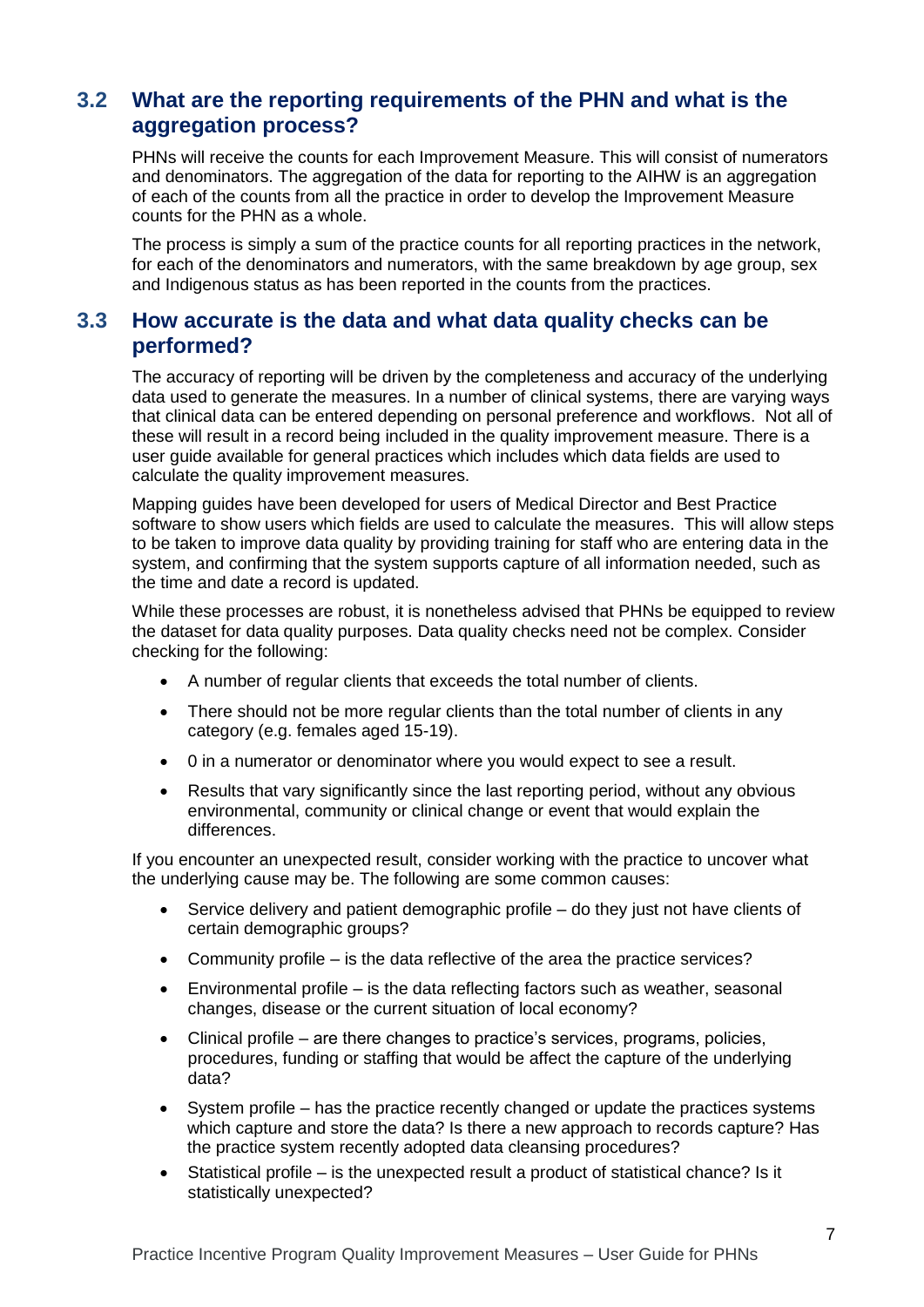# **4. PIP QUALITY IMPROVEMENT MEASURES**

# **4.1 Proportion of patients with diabetes with a current HbA1c result**

| QIM01 – Proportion of patients with diabetes with a current HbA1c result |                                                                                                                                                                                    |  |
|--------------------------------------------------------------------------|------------------------------------------------------------------------------------------------------------------------------------------------------------------------------------|--|
| <b>Description</b>                                                       | Measuring the proportion of patients who have either type 1 or<br>type 2 diabetes and who have had an HbA1c measurement result<br>recorded in the 12 months before the census date |  |
| <b>Purpose for</b><br>collection                                         | This informs the management of diabetes and the impact of<br>effective management on progression of the disease, and reduce<br>the need for high cost interventions.               |  |
| Who does it apply                                                        | This measure applies to patients:                                                                                                                                                  |  |
| $to$ ?                                                                   | Who are regular clients of the service;                                                                                                                                            |  |
|                                                                          | Have diabetes type 1 or 2 or an unspecified, generic or<br>$\bullet$<br>general diabetes diagnosis which does not specify either Type<br>1 or Type 2; and                          |  |
|                                                                          | Includes all age groups.<br>٠                                                                                                                                                      |  |
| <b>Who does it</b><br>exclude?                                           | Patients without type 1 or type 2 diabetes, including those who<br>may have:                                                                                                       |  |
|                                                                          | Secondary diabetes;                                                                                                                                                                |  |
|                                                                          | Gestational diabetes mellitus (GDM);<br>٠                                                                                                                                          |  |
|                                                                          | Previous GDM;<br>$\bullet$                                                                                                                                                         |  |
|                                                                          | Impaired fasting glucose; and<br>٠                                                                                                                                                 |  |
|                                                                          | Impaired glucose tolerance.                                                                                                                                                        |  |
| <b>What data</b><br>contributes to this<br>measure?                      | The specific fields that are used to derive the fields required for<br>the QIM calculation may vary depending on the clinical system<br>practices use, but generally will involve: |  |
|                                                                          | <b>Latest Visit Date</b>                                                                                                                                                           |  |
|                                                                          | <b>Second Latest Visit Date</b><br>$\bullet$                                                                                                                                       |  |
|                                                                          | Third Latest Visit Date (to determine in patient is a regular<br>client)                                                                                                           |  |
|                                                                          | Diagnosis (Diabetes Type 1)<br>$\bullet$                                                                                                                                           |  |
|                                                                          | Diagnosis (Diabetes Type 2)<br>٠                                                                                                                                                   |  |
|                                                                          | <b>HbA1c Measurement</b><br>$\bullet$                                                                                                                                              |  |
|                                                                          | <b>HbA1c Measurement Date</b><br>$\bullet$                                                                                                                                         |  |
| <b>How is it</b>                                                         | The measure is calculated by dividing:                                                                                                                                             |  |
| calculated?                                                              | the number of regular clients, with type 1 or 2 diabetes,<br>who have had an HbA1c measurement result recorded in<br>the last 12 months<br>(Numerator)                             |  |
|                                                                          | by                                                                                                                                                                                 |  |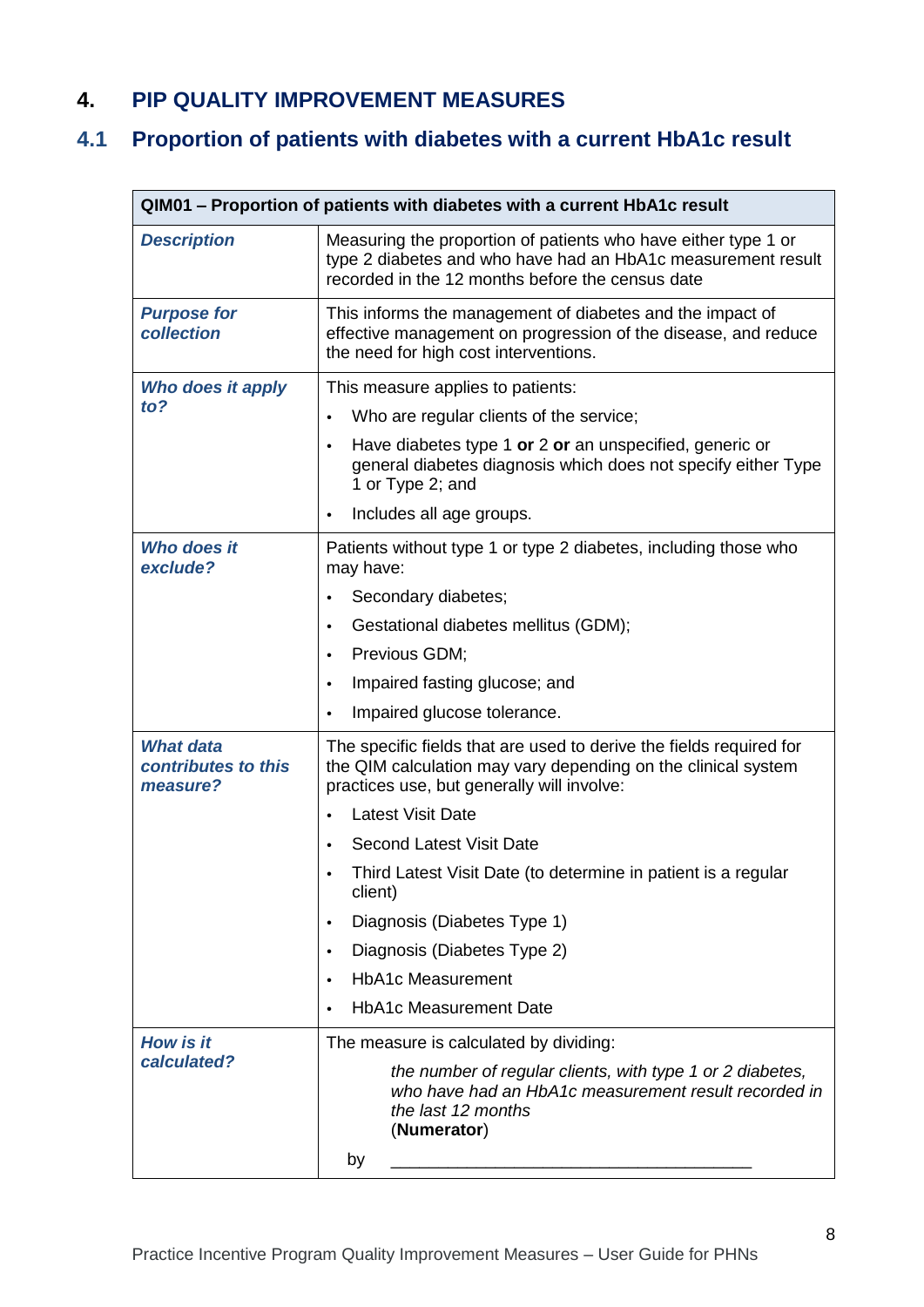| QIM01 – Proportion of patients with diabetes with a current HbA1c result                                                                                                                    |                                                                                   |  |
|---------------------------------------------------------------------------------------------------------------------------------------------------------------------------------------------|-----------------------------------------------------------------------------------|--|
|                                                                                                                                                                                             | the total number of regular clients with type 1 or 2<br>diabetes<br>(Denominator) |  |
|                                                                                                                                                                                             | (Numerator $\div$ Denominator) x 100                                              |  |
| What does this mean?                                                                                                                                                                        |                                                                                   |  |
| This measure is identifying how many regular clients who have diabetes have had an<br>HbA1c result recorded in the last 12 months. For males and females in each age group it<br>will show: |                                                                                   |  |
| How many patients have had an HbA1c measurement result in the last 12 months?<br>(Numerator)                                                                                                |                                                                                   |  |
| How many patients have type 1 or type 2 diabetes? (Denominator)                                                                                                                             |                                                                                   |  |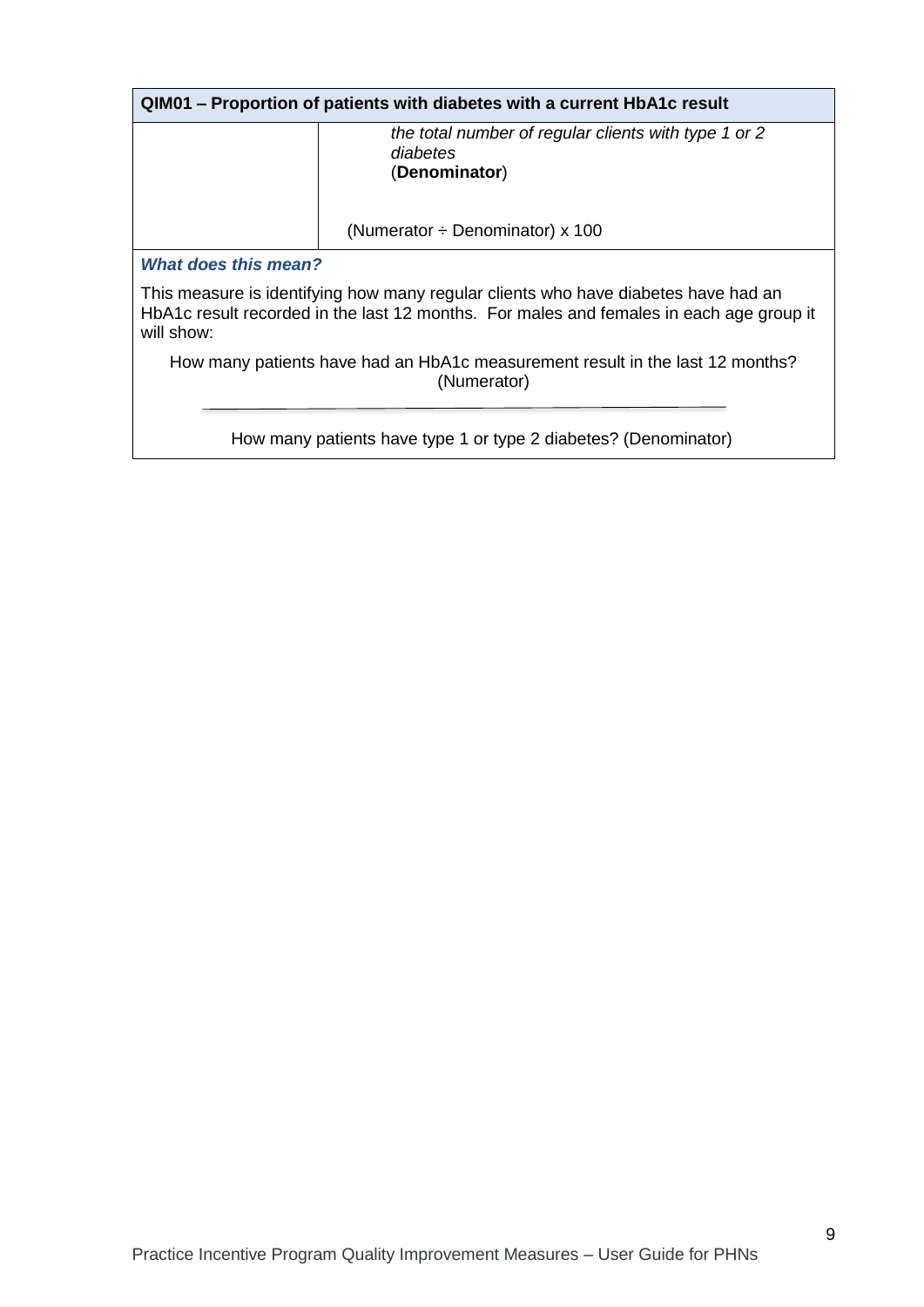# **4.2 Proportion of patients with a smoking status**

| QIM02a – Proportion of patients whose smoking status has been recorded                                                                                         |                                                                                                                                                                                                                                                                                                                          |  |  |
|----------------------------------------------------------------------------------------------------------------------------------------------------------------|--------------------------------------------------------------------------------------------------------------------------------------------------------------------------------------------------------------------------------------------------------------------------------------------------------------------------|--|--|
| <b>Description</b>                                                                                                                                             | Proportion of regular clients aged 15 years and over whose smoking<br>status has been recorded.                                                                                                                                                                                                                          |  |  |
| <b>Purpose for</b><br>collection                                                                                                                               | In Australia, smoking continues to be the behavioural risk factor<br>responsible for the highest levels of preventable disease and premature<br>death. Recording systems that document tobacco use almost double the<br>rate at which clinicians intervene with smokers leading to higher rates of<br>smoking cessation. |  |  |
| Who does it                                                                                                                                                    | This measure applies to:                                                                                                                                                                                                                                                                                                 |  |  |
| apply to?                                                                                                                                                      | Patients who are regular clients of the service, and                                                                                                                                                                                                                                                                     |  |  |
|                                                                                                                                                                | Are aged over 15 years of age.                                                                                                                                                                                                                                                                                           |  |  |
| Who does it<br>exclude?                                                                                                                                        | • Patients aged under 15 years of age                                                                                                                                                                                                                                                                                    |  |  |
| <b>What data</b><br>contributes to<br>this measure?                                                                                                            | The specific fields that are used to derive the fields required for the QIM<br>calculation may vary depending on the clinical system practices use, but<br>generally will involve:                                                                                                                                       |  |  |
|                                                                                                                                                                | <b>Latest Visit Date</b>                                                                                                                                                                                                                                                                                                 |  |  |
|                                                                                                                                                                | <b>Second Latest Visit Date</b>                                                                                                                                                                                                                                                                                          |  |  |
|                                                                                                                                                                | <b>Third Latest Visit Date</b>                                                                                                                                                                                                                                                                                           |  |  |
|                                                                                                                                                                | Date of Birth                                                                                                                                                                                                                                                                                                            |  |  |
|                                                                                                                                                                | <b>Smoking Status</b>                                                                                                                                                                                                                                                                                                    |  |  |
|                                                                                                                                                                | <b>Smoking Status Recorded Date</b>                                                                                                                                                                                                                                                                                      |  |  |
| <b>How is it</b><br>calculated?                                                                                                                                | The measure is calculated by dividing:                                                                                                                                                                                                                                                                                   |  |  |
|                                                                                                                                                                | The total number of regular clients aged over 15 whose<br>smoking status was recorded in the previous 12<br>months                                                                                                                                                                                                       |  |  |
|                                                                                                                                                                | (Numerator)                                                                                                                                                                                                                                                                                                              |  |  |
|                                                                                                                                                                | by:                                                                                                                                                                                                                                                                                                                      |  |  |
|                                                                                                                                                                | The total number of regular clients aged over 15.<br>(Denominator)                                                                                                                                                                                                                                                       |  |  |
|                                                                                                                                                                | (Numerator $\div$ Denominator) x 100                                                                                                                                                                                                                                                                                     |  |  |
| <b>What does this mean?</b>                                                                                                                                    |                                                                                                                                                                                                                                                                                                                          |  |  |
| This measure is identifying how many regular clients aged over 15 have had a smoking<br>status recorded. For males and females in each age group it will show: |                                                                                                                                                                                                                                                                                                                          |  |  |
| How many patients have had their smoking status recorded in the last 12 months?<br>(Numerator)                                                                 |                                                                                                                                                                                                                                                                                                                          |  |  |
| How many regular clients were there in each age, sex and indigenous status group?                                                                              |                                                                                                                                                                                                                                                                                                                          |  |  |

(Denominator)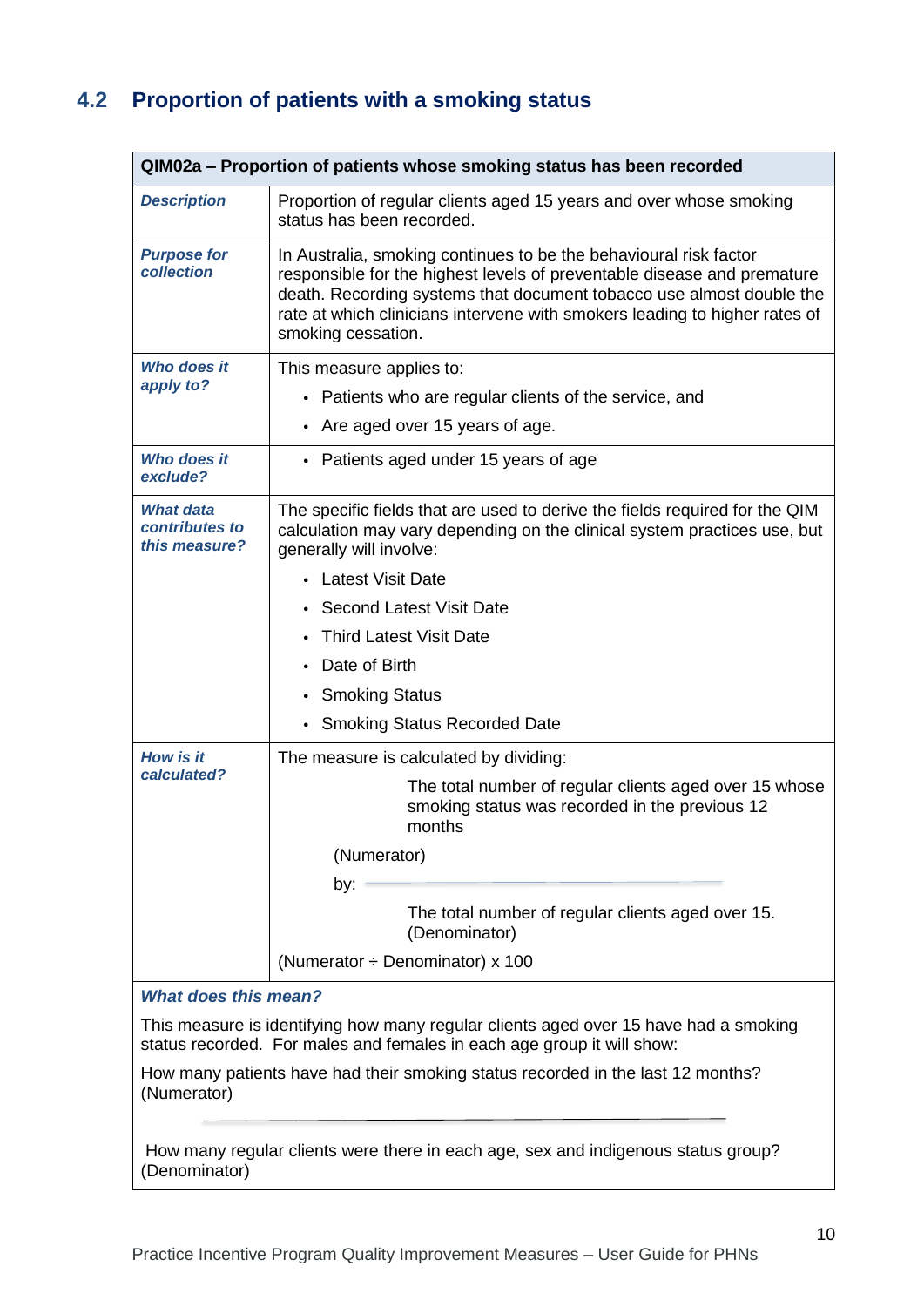| QIM02b - Proportion of patients with a smoking status                                                                |                                                                                                                                                                                                                                                                                                                          |  |
|----------------------------------------------------------------------------------------------------------------------|--------------------------------------------------------------------------------------------------------------------------------------------------------------------------------------------------------------------------------------------------------------------------------------------------------------------------|--|
| <b>Description</b>                                                                                                   | Proportion of regular clients aged 15 years and over whose smoking<br>status has been recorded as one of the following: current smoker; ex-<br>smoker; or never smoked.                                                                                                                                                  |  |
| <b>Purpose for</b><br>collection                                                                                     | In Australia, smoking continues to be the behavioural risk factor<br>responsible for the highest levels of preventable disease and premature<br>death. Recording systems that document tobacco use almost double the<br>rate at which clinicians intervene with smokers leading to higher rates of<br>smoking cessation. |  |
| Who does it                                                                                                          | This measure applies to:                                                                                                                                                                                                                                                                                                 |  |
| apply to?                                                                                                            | • Patients who are regular clients of the service, and                                                                                                                                                                                                                                                                   |  |
|                                                                                                                      | Are aged over 15 years of age.<br>$\bullet$                                                                                                                                                                                                                                                                              |  |
| <b>Who does it</b><br>exclude?                                                                                       | • People under 15 years                                                                                                                                                                                                                                                                                                  |  |
| <b>What data</b><br>contributes to<br>this measure?                                                                  | The specific fields that are used to derive the fields required for the QIM<br>calculation may vary depending on the clinical system practices use, but<br>generally will involve:                                                                                                                                       |  |
|                                                                                                                      | • Latest Visit Date                                                                                                                                                                                                                                                                                                      |  |
|                                                                                                                      | <b>Second Latest Visit Date</b>                                                                                                                                                                                                                                                                                          |  |
|                                                                                                                      | <b>Third Latest Visit Date</b>                                                                                                                                                                                                                                                                                           |  |
|                                                                                                                      | Date of Birth                                                                                                                                                                                                                                                                                                            |  |
|                                                                                                                      | • Smoking Status                                                                                                                                                                                                                                                                                                         |  |
|                                                                                                                      | • Smoking Status Recorded Date                                                                                                                                                                                                                                                                                           |  |
| <b>How is it</b>                                                                                                     | The measure is calculated by dividing:                                                                                                                                                                                                                                                                                   |  |
| calculated?                                                                                                          | The total number of regular clients aged over 15 whose<br>smoking status was recorded in the previous 12<br>months as:                                                                                                                                                                                                   |  |
|                                                                                                                      | <b>Current smoker</b>                                                                                                                                                                                                                                                                                                    |  |
|                                                                                                                      | Ex-smoker                                                                                                                                                                                                                                                                                                                |  |
|                                                                                                                      | Never smoked                                                                                                                                                                                                                                                                                                             |  |
|                                                                                                                      | (Numerator)                                                                                                                                                                                                                                                                                                              |  |
|                                                                                                                      | by:                                                                                                                                                                                                                                                                                                                      |  |
|                                                                                                                      | The total number of regular clients aged over 15 who<br>had their smoking status recorded in the previous 12<br>months. (Denominator)                                                                                                                                                                                    |  |
|                                                                                                                      | (Numerator $\div$ Denominator) x 100                                                                                                                                                                                                                                                                                     |  |
| <b>What does this mean?</b>                                                                                          |                                                                                                                                                                                                                                                                                                                          |  |
| This is for regular clients who are aged over 15 and who have had a smoking status result<br>recorded and will show: |                                                                                                                                                                                                                                                                                                                          |  |
|                                                                                                                      | How many patients are current smokers? (Numerator)                                                                                                                                                                                                                                                                       |  |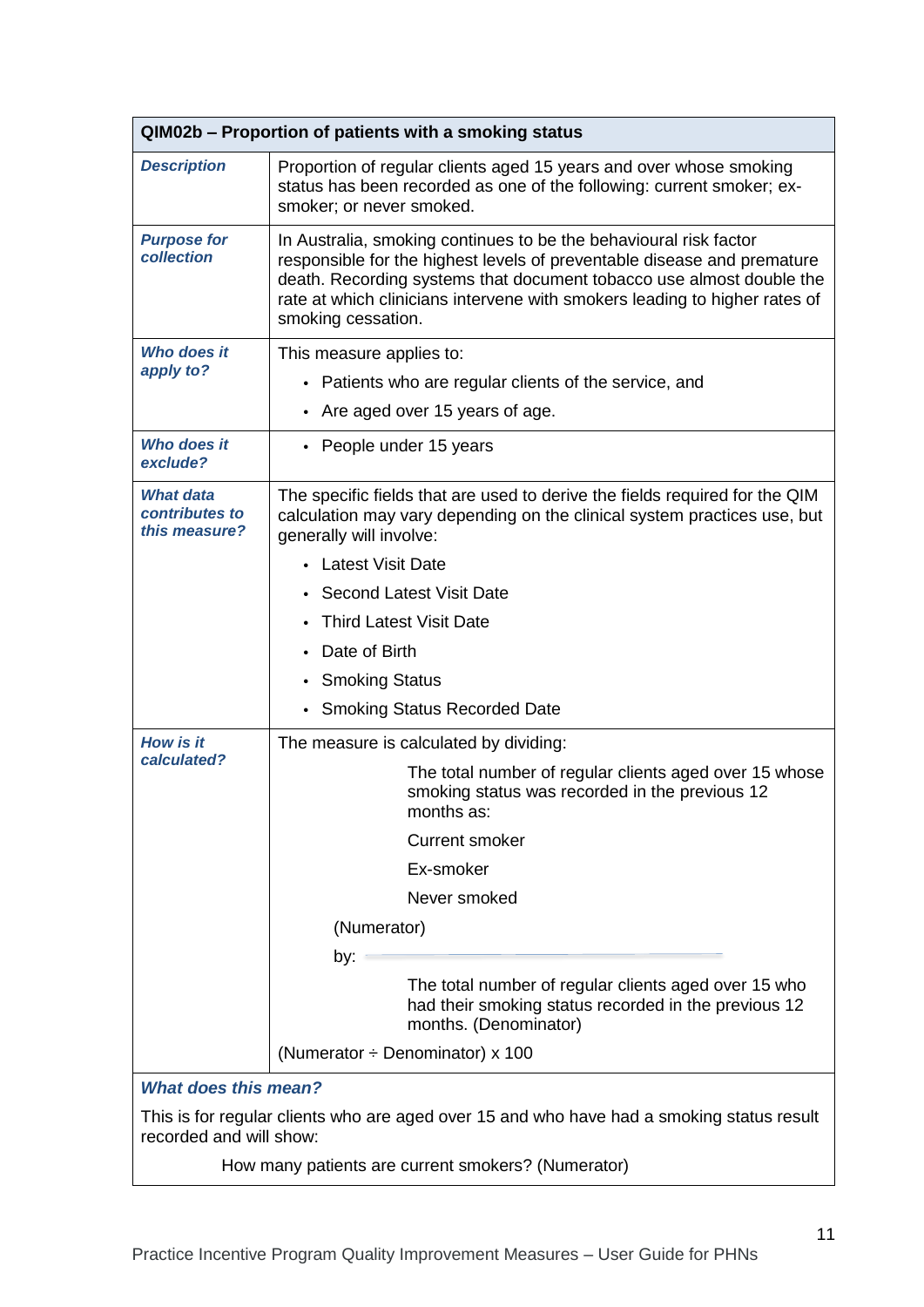#### **QIM02b – Proportion of patients with a smoking status**

How many patients had smoking status recorded? (Denominator)

How many patients are ex-smokers? (Numerator)

How many patients had smoking status recorded? (Denominator)

How many patients have never smoked? (Numerator)

How many patients had smoking status recorded? (Denominator)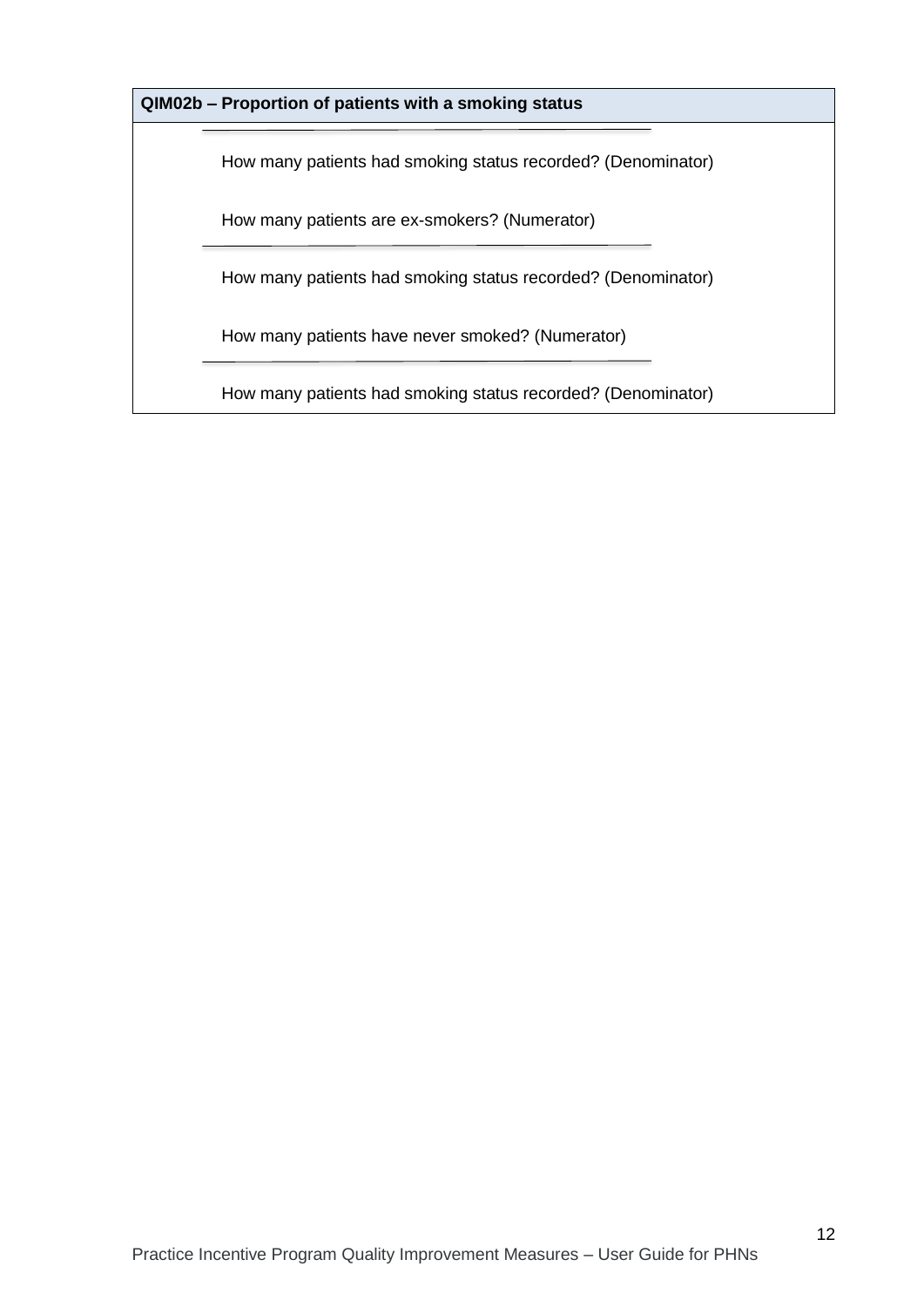# **4.3 Proportion of patients with a weight classification**

| QIM03a - Proportion of patients whose BMI is recorded        |                                                                                                                                                                                                                                                                                                                                                                                                                                                                                                                                                               |  |  |
|--------------------------------------------------------------|---------------------------------------------------------------------------------------------------------------------------------------------------------------------------------------------------------------------------------------------------------------------------------------------------------------------------------------------------------------------------------------------------------------------------------------------------------------------------------------------------------------------------------------------------------------|--|--|
| <b>Description</b>                                           | Proportion of regular clients aged 15 years and over and who have had<br>their Body Mass Index (BMI) recorded within the previous 12 months.                                                                                                                                                                                                                                                                                                                                                                                                                  |  |  |
| <b>Purpose for</b><br>collection                             | To provide information to assist in public health planning to respond to the<br>high rates of overweight and obesity, and the associated risks for Type 2<br>diabetes, cardiovascular disease, hypertension, osteoarthritis, some<br>cancers and gallbladder disease. Australia's obesity rate now ranks fifth<br>among Organisation for Economic Co-Operation and Development<br>(OECD) countries (OECD 2017). BMI continues to be a common measure<br>to identify adults who may be at an increased risk or morbidity and<br>mortality due to their weight. |  |  |
| <b>Who does it</b>                                           | This measure applies to:                                                                                                                                                                                                                                                                                                                                                                                                                                                                                                                                      |  |  |
| apply to?                                                    | Patients who are regular clients of the service,                                                                                                                                                                                                                                                                                                                                                                                                                                                                                                              |  |  |
|                                                              | Patients who have had a height measurement taken since<br>turning 15 and a weight measurement taken in the previous 12<br>months, and                                                                                                                                                                                                                                                                                                                                                                                                                         |  |  |
|                                                              | Who are aged 15 and over                                                                                                                                                                                                                                                                                                                                                                                                                                                                                                                                      |  |  |
| Who does it                                                  | People aged less than 15                                                                                                                                                                                                                                                                                                                                                                                                                                                                                                                                      |  |  |
| exclude?                                                     | People aged over 18 and either shorter than 0.914m or taller<br>than 2.108m                                                                                                                                                                                                                                                                                                                                                                                                                                                                                   |  |  |
| <b>What data</b><br>contributes to<br>this measure?          | The specific fields that are used to derive the data elements required for<br>the QIM calculation may vary depending on the clinical system practices<br>use, but generally will involve:                                                                                                                                                                                                                                                                                                                                                                     |  |  |
|                                                              | <b>Latest Visit Date</b>                                                                                                                                                                                                                                                                                                                                                                                                                                                                                                                                      |  |  |
|                                                              | <b>Second Latest Visit Date</b>                                                                                                                                                                                                                                                                                                                                                                                                                                                                                                                               |  |  |
|                                                              | <b>Third Latest Visit Date</b>                                                                                                                                                                                                                                                                                                                                                                                                                                                                                                                                |  |  |
|                                                              | Date of Birth                                                                                                                                                                                                                                                                                                                                                                                                                                                                                                                                                 |  |  |
|                                                              | <b>Height Measured</b>                                                                                                                                                                                                                                                                                                                                                                                                                                                                                                                                        |  |  |
|                                                              | <b>Weight Measured</b>                                                                                                                                                                                                                                                                                                                                                                                                                                                                                                                                        |  |  |
|                                                              | <b>Height Measured Date</b>                                                                                                                                                                                                                                                                                                                                                                                                                                                                                                                                   |  |  |
|                                                              | <b>Weight Measured Date</b>                                                                                                                                                                                                                                                                                                                                                                                                                                                                                                                                   |  |  |
| <b>How is it</b>                                             | The measure is calculated by dividing:                                                                                                                                                                                                                                                                                                                                                                                                                                                                                                                        |  |  |
| calculated?                                                  | Number of regular clients aged 15 and over who had their<br><b>BMI</b> recorded                                                                                                                                                                                                                                                                                                                                                                                                                                                                               |  |  |
|                                                              | Divided by:                                                                                                                                                                                                                                                                                                                                                                                                                                                                                                                                                   |  |  |
|                                                              | Total number of regular clients aged 15 and over.                                                                                                                                                                                                                                                                                                                                                                                                                                                                                                             |  |  |
|                                                              | (Numerator $\div$ Denominator) x 100                                                                                                                                                                                                                                                                                                                                                                                                                                                                                                                          |  |  |
| <b>What does this mean?</b>                                  |                                                                                                                                                                                                                                                                                                                                                                                                                                                                                                                                                               |  |  |
| This is for regular clients aged 15 and over, and will show: |                                                                                                                                                                                                                                                                                                                                                                                                                                                                                                                                                               |  |  |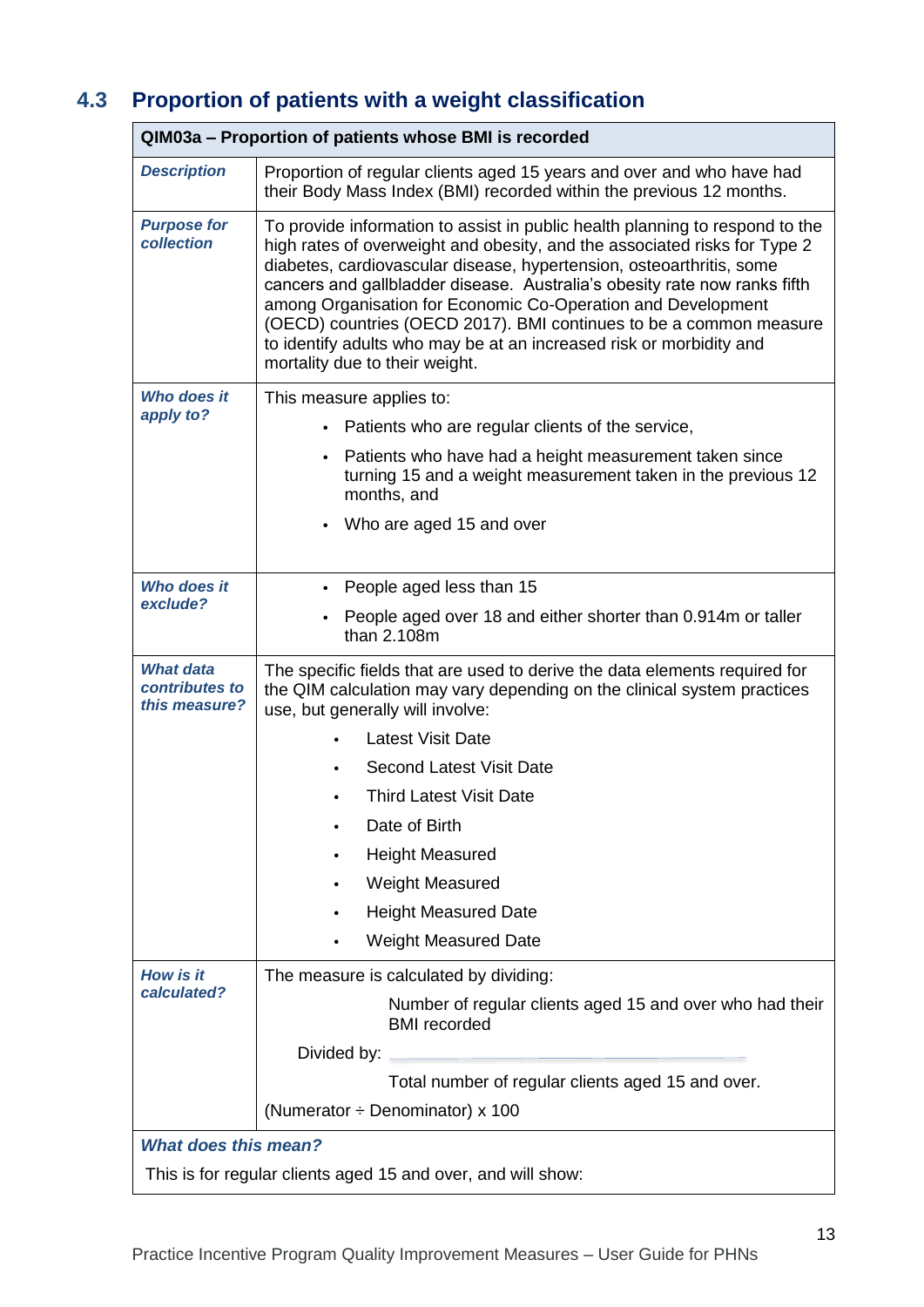#### **QIM03a – Proportion of patients whose BMI is recorded**

How many patients had their BMI recorded? (Numerator)

 How many patients were in each age, sex and indigenous status group? (Denominator)

| QIM03b - Proportion of patients with a weight classification |                                                                                                                                                                                                                                                                                                                                                                                                                                                                                                                                                               |  |  |
|--------------------------------------------------------------|---------------------------------------------------------------------------------------------------------------------------------------------------------------------------------------------------------------------------------------------------------------------------------------------------------------------------------------------------------------------------------------------------------------------------------------------------------------------------------------------------------------------------------------------------------------|--|--|
| <b>Description</b>                                           | Proportion of regular clients aged 15 years and over and who have had<br>their Body Mass Index (BMI) classified as obese, overweight, healthy, or<br>underweight within the previous 12 months.                                                                                                                                                                                                                                                                                                                                                               |  |  |
| <b>Purpose for</b><br>collection                             | To provide information to assist in public health planning to respond to the<br>high rates of overweight and obesity, and the associated risks for Type 2<br>diabetes, cardiovascular disease, hypertension, osteoarthritis, some<br>cancers and gallbladder disease. Australia's obesity rate now ranks fifth<br>among Organisation for Economic Co-Operation and Development<br>(OECD) countries (OECD 2017). BMI continues to be a common measure<br>to identify adults who may be at an increased risk or morbidity and<br>mortality due to their weight. |  |  |
| <b>Who does it</b>                                           | This measure applies to:                                                                                                                                                                                                                                                                                                                                                                                                                                                                                                                                      |  |  |
| apply to?                                                    | Patients who are regular clients of the service,                                                                                                                                                                                                                                                                                                                                                                                                                                                                                                              |  |  |
|                                                              | Patients who have had a height measurement taken since<br>$\bullet$<br>turning 15 and a weight measurement taken in the previous 12<br>months, and                                                                                                                                                                                                                                                                                                                                                                                                            |  |  |
|                                                              | Who are aged 15 and over<br>$\bullet$                                                                                                                                                                                                                                                                                                                                                                                                                                                                                                                         |  |  |
| <b>Who does it</b>                                           | People aged less than 15<br>$\bullet$                                                                                                                                                                                                                                                                                                                                                                                                                                                                                                                         |  |  |
| exclude?                                                     | People aged over 18 and either shorter than 0.914m or taller<br>than 2.108m                                                                                                                                                                                                                                                                                                                                                                                                                                                                                   |  |  |
| <b>What data</b><br>contributes to<br>this measure?          | The specific fields that are used to derive the data elements required for<br>the QIM calculation may vary depending on the clinical system practices<br>use, but generally will involve:                                                                                                                                                                                                                                                                                                                                                                     |  |  |
|                                                              | <b>Latest Visit Date</b>                                                                                                                                                                                                                                                                                                                                                                                                                                                                                                                                      |  |  |
|                                                              | Second Latest Visit Date                                                                                                                                                                                                                                                                                                                                                                                                                                                                                                                                      |  |  |
|                                                              | <b>Third Latest Visit Date</b>                                                                                                                                                                                                                                                                                                                                                                                                                                                                                                                                |  |  |
|                                                              | Date of Birth                                                                                                                                                                                                                                                                                                                                                                                                                                                                                                                                                 |  |  |
|                                                              | <b>Height Measured</b>                                                                                                                                                                                                                                                                                                                                                                                                                                                                                                                                        |  |  |
|                                                              | Weight Measured                                                                                                                                                                                                                                                                                                                                                                                                                                                                                                                                               |  |  |
|                                                              | <b>Height Measured Date</b>                                                                                                                                                                                                                                                                                                                                                                                                                                                                                                                                   |  |  |
|                                                              | <b>Weight Measured Date</b>                                                                                                                                                                                                                                                                                                                                                                                                                                                                                                                                   |  |  |
| <b>How is it</b><br>calculated?                              | The measure is calculated by dividing:                                                                                                                                                                                                                                                                                                                                                                                                                                                                                                                        |  |  |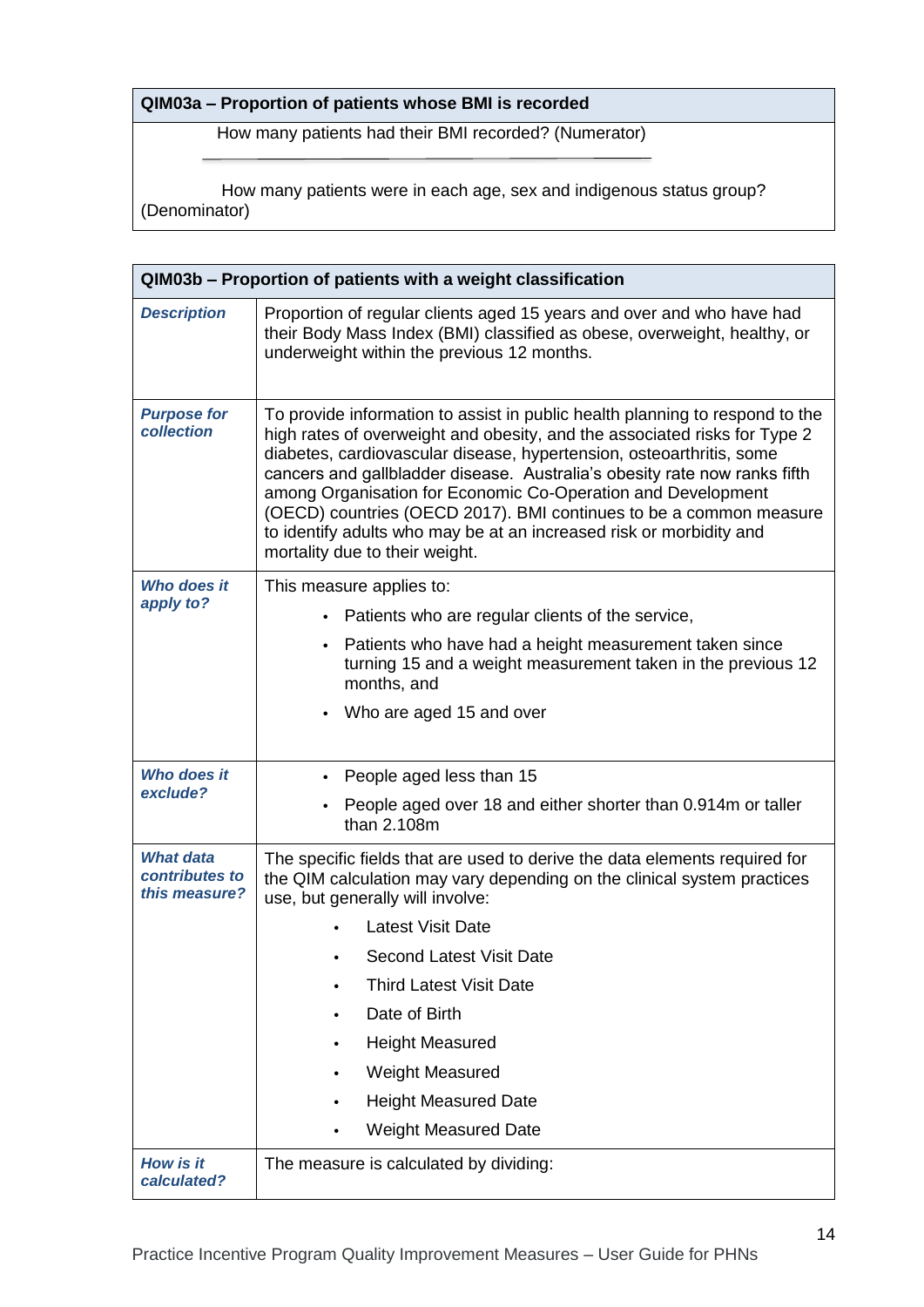| QIM03b - Proportion of patients with a weight classification                    |                                                                                                                                                |  |  |
|---------------------------------------------------------------------------------|------------------------------------------------------------------------------------------------------------------------------------------------|--|--|
|                                                                                 | Number of regular clients aged 15 and over who had a<br>BMI classified as underweight, healthy, overweight or<br>obese                         |  |  |
|                                                                                 | Divided by:                                                                                                                                    |  |  |
|                                                                                 | Total number of regular clients aged over 15 who had a<br>BMI recorded.                                                                        |  |  |
|                                                                                 | (Numerator $\div$ Denominator) x 100                                                                                                           |  |  |
|                                                                                 | <b>What does this mean?</b>                                                                                                                    |  |  |
|                                                                                 | This is for regular clients aged 15 and over and will show:                                                                                    |  |  |
|                                                                                 | How many have a BMI classified as underweight in the last 12 months? (Numerator)                                                               |  |  |
|                                                                                 | How many patients had a BMI measurement recorded? (Denominator)<br>How many have a BMI classified as normal in the last 12 months? (Numerator) |  |  |
|                                                                                 | How many patients had a BMI measurement recorded? (Denominator)                                                                                |  |  |
| How many have a BMI classified as overweight in the last 12 months? (Numerator) |                                                                                                                                                |  |  |
|                                                                                 | How many patients had a BMI measurement recorded? (Denominator)                                                                                |  |  |
|                                                                                 | How many have a BMI classified as obese in the last 12 months? (Numerator)                                                                     |  |  |
|                                                                                 |                                                                                                                                                |  |  |

How many patients had a BMI measurement recorded? (Denominator)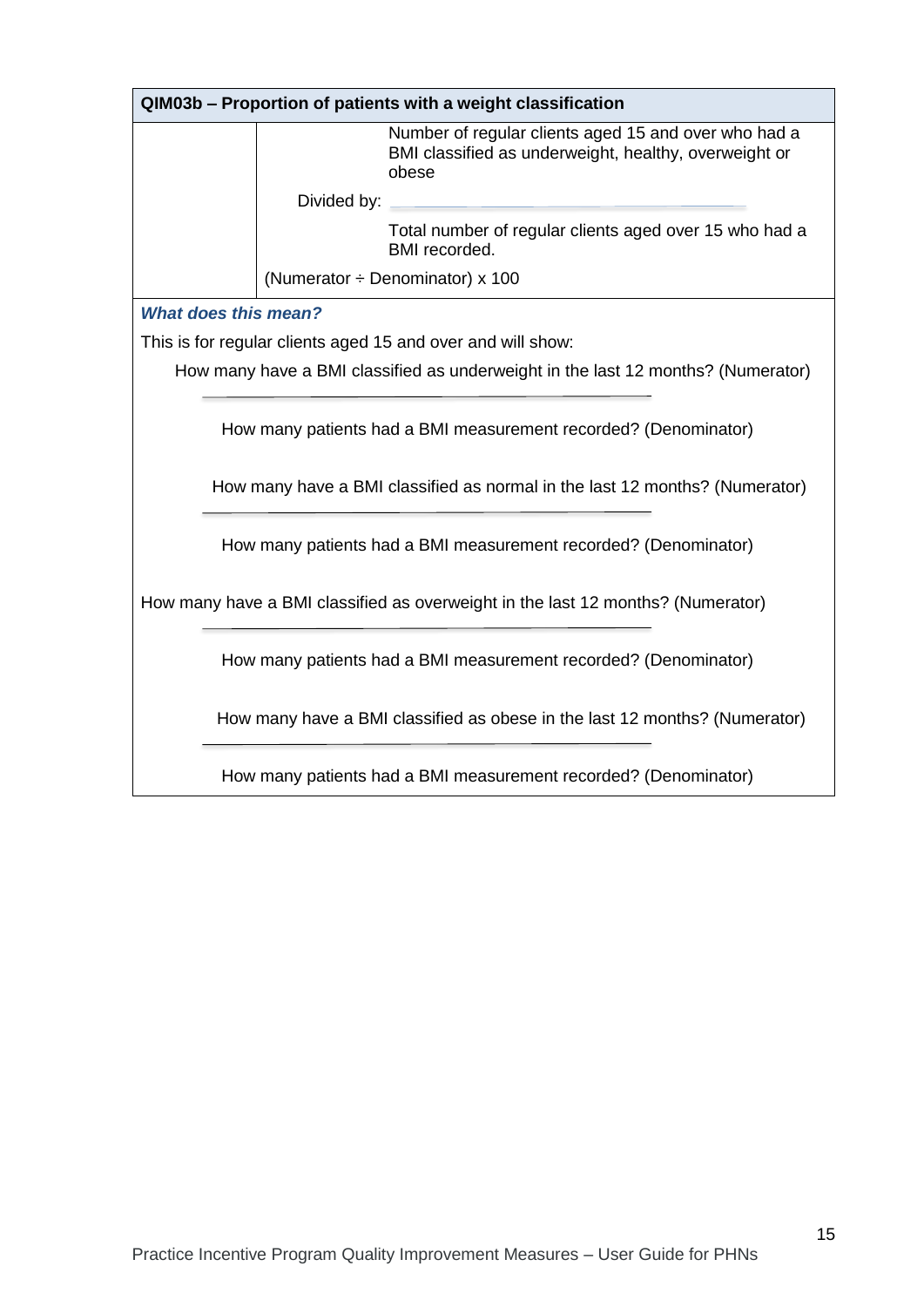# **4.4 Proportion of patients aged 65 and over who were immunised against influenza**

| QIM04 – Proportion of patients aged 65 and over who were immunised against<br>influenza |                                                                                                                                                                                    |  |
|-----------------------------------------------------------------------------------------|------------------------------------------------------------------------------------------------------------------------------------------------------------------------------------|--|
| <b>Description</b>                                                                      | Proportion of regular clients aged 65 years and over who were<br>immunised against influenza in the previous 15 months.                                                            |  |
| <b>Purpose for collection</b>                                                           | To measure the extent to which best practice guidelines for<br>influenza immunisation are being applied across Australia to<br>inform public health and health promotion activity  |  |
| Who does it apply to?                                                                   | This measure applies to:                                                                                                                                                           |  |
|                                                                                         | Patients who are regular clients of the service, and                                                                                                                               |  |
|                                                                                         | Are aged 65 and over                                                                                                                                                               |  |
| <b>Who does it exclude?</b>                                                             | Patients under 65                                                                                                                                                                  |  |
| <b>What data contributes</b><br>to this measure?                                        | The specific fields that are used to derive the fields required for<br>the QIM calculation may vary depending on the clinical system<br>practices use, but generally will involve: |  |
|                                                                                         | <b>Latest Visit Date</b>                                                                                                                                                           |  |
|                                                                                         | <b>Second Latest Visit Date</b>                                                                                                                                                    |  |
|                                                                                         | <b>Third Latest Visit Date</b>                                                                                                                                                     |  |
|                                                                                         | Date of Birth                                                                                                                                                                      |  |
|                                                                                         | Immunisation Record (Influenza)                                                                                                                                                    |  |
|                                                                                         | <b>Immunisation Record Date</b>                                                                                                                                                    |  |
| <b>How is it calculated?</b>                                                            | The measure is calculated by dividing:                                                                                                                                             |  |
|                                                                                         | The number of regular clients aged 65 years and over<br>who are immunised against influenza                                                                                        |  |
|                                                                                         | By                                                                                                                                                                                 |  |
|                                                                                         | The total number of regular clients who are aged 65<br>years and over                                                                                                              |  |
|                                                                                         | (Numerator ÷ Denominator) x 100                                                                                                                                                    |  |
| What does this mean?                                                                    |                                                                                                                                                                                    |  |
| For regular clients aged 65 years and over:                                             |                                                                                                                                                                                    |  |
| How many have had an influenza vaccination in the last 15 months? (Numerator)           |                                                                                                                                                                                    |  |
| How many were in each age, sex and indigenous status group? (Denominator)               |                                                                                                                                                                                    |  |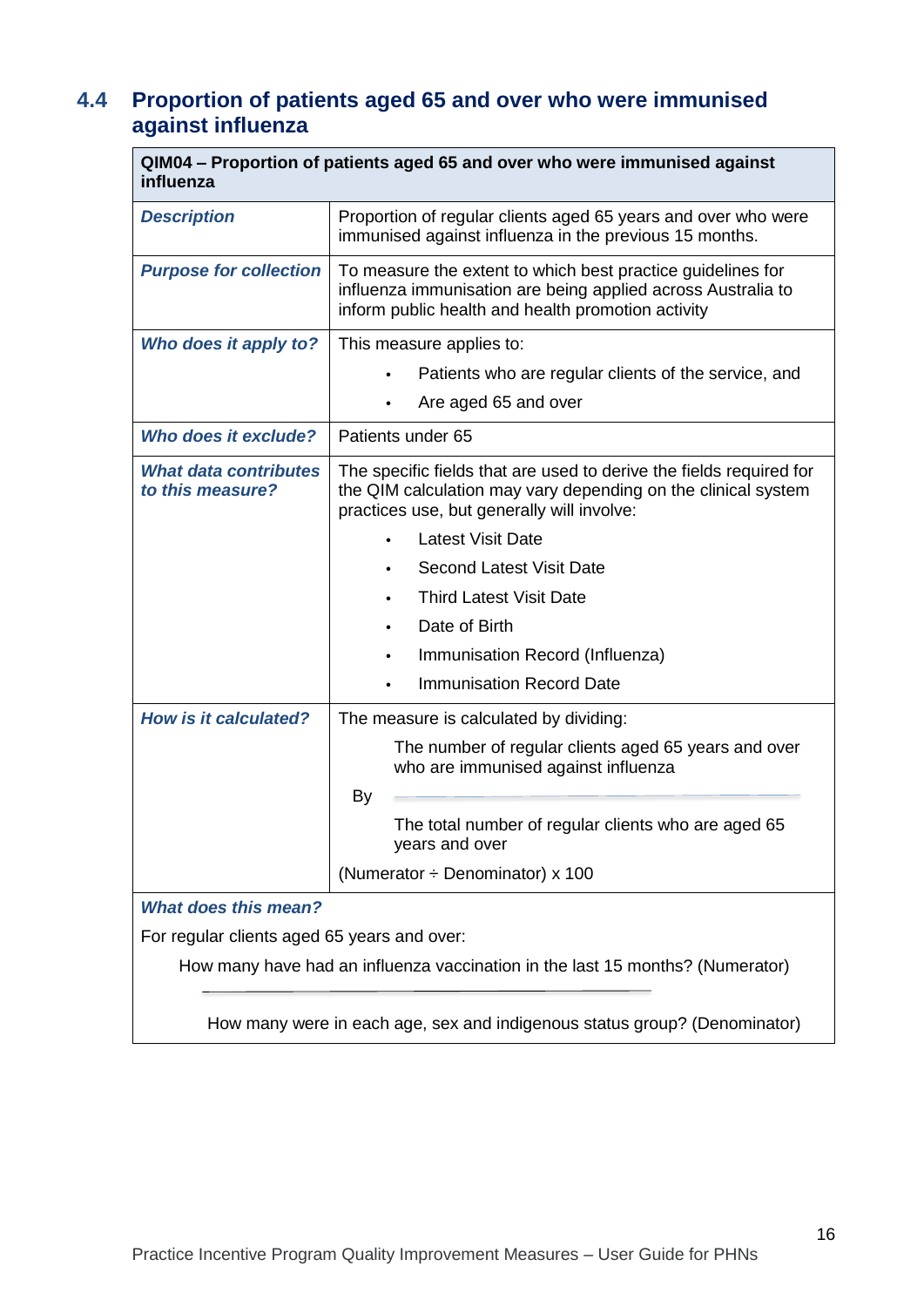# **4.5 Proportion of patients with diabetes who were immunised against influenza**

| QIM05 - Proportion of patients with diabetes who were immunised against influenza |                                                                                                                                                                                                                                                                                                                                                                                                                                                                                                        |  |
|-----------------------------------------------------------------------------------|--------------------------------------------------------------------------------------------------------------------------------------------------------------------------------------------------------------------------------------------------------------------------------------------------------------------------------------------------------------------------------------------------------------------------------------------------------------------------------------------------------|--|
| <b>Description</b>                                                                | Proportion of regular clients with type 1 or type 2 diabetes who<br>were immunised against influenza in the previous 15 months.                                                                                                                                                                                                                                                                                                                                                                        |  |
| <b>Purpose for collection</b>                                                     | Diabetes was the underlying cause of around 10% of all deaths<br>in Australia in 2016. People with diabetes are considered to be<br>at high risk of complications from influenza. During recent<br>influenza epidemics, diabetes was considered a significant risk<br>factor for hospitalization. The administration of influenza vaccine<br>to persons at risk of complications is the single most important<br>measure in preventing or attenuating influenza infection and<br>preventing mortality. |  |
| Who does it apply to?                                                             | This measure applies to:                                                                                                                                                                                                                                                                                                                                                                                                                                                                               |  |
|                                                                                   | • Patients who are regular clients of the service, and                                                                                                                                                                                                                                                                                                                                                                                                                                                 |  |
|                                                                                   | • Have type 1 or type 2 diabetes                                                                                                                                                                                                                                                                                                                                                                                                                                                                       |  |
| Who does it exclude?                                                              | Patients without type 1 or type 2 diabetes, including those who<br>may have:                                                                                                                                                                                                                                                                                                                                                                                                                           |  |
|                                                                                   | • Secondary diabetes,                                                                                                                                                                                                                                                                                                                                                                                                                                                                                  |  |
|                                                                                   | • gestational diabetes mellitus (GDM)                                                                                                                                                                                                                                                                                                                                                                                                                                                                  |  |
|                                                                                   | previous GDM, impaired fasting glucose,                                                                                                                                                                                                                                                                                                                                                                                                                                                                |  |
|                                                                                   | impaired glucose tolerance<br>$\bullet$                                                                                                                                                                                                                                                                                                                                                                                                                                                                |  |
| <b>What data contributes</b><br>to this measure?                                  | The specific data elements that are used to derive the fields<br>required for the QIM calculation may vary depending on the<br>clinical system practices use, but generally will involve:                                                                                                                                                                                                                                                                                                              |  |
|                                                                                   | <b>Latest Visit Date</b><br>$\bullet$                                                                                                                                                                                                                                                                                                                                                                                                                                                                  |  |
|                                                                                   | <b>Second Latest Visit Date</b><br>$\bullet$                                                                                                                                                                                                                                                                                                                                                                                                                                                           |  |
|                                                                                   | <b>Third Latest Visit Date</b>                                                                                                                                                                                                                                                                                                                                                                                                                                                                         |  |
|                                                                                   | Date of Birth                                                                                                                                                                                                                                                                                                                                                                                                                                                                                          |  |
|                                                                                   | Immunisation Record (Influenza)<br>$\bullet$                                                                                                                                                                                                                                                                                                                                                                                                                                                           |  |
|                                                                                   | <b>Immunisation Record Date</b><br>٠                                                                                                                                                                                                                                                                                                                                                                                                                                                                   |  |
|                                                                                   | Diagnosis (Diabetes Type 1)<br>$\bullet$                                                                                                                                                                                                                                                                                                                                                                                                                                                               |  |
|                                                                                   | Diagnosis (Diabetes Type 2)                                                                                                                                                                                                                                                                                                                                                                                                                                                                            |  |
| <b>How is it calculated?</b>                                                      | The measure is calculated by dividing:                                                                                                                                                                                                                                                                                                                                                                                                                                                                 |  |
|                                                                                   | The number of regular clients who are recorded as having<br>type 1 or type 2 diabetes AND who are immunised against<br>influenza                                                                                                                                                                                                                                                                                                                                                                       |  |
|                                                                                   | By:                                                                                                                                                                                                                                                                                                                                                                                                                                                                                                    |  |
|                                                                                   | The total number of regular clients who are recorded as<br>having type 1 or type 2 diabetes.                                                                                                                                                                                                                                                                                                                                                                                                           |  |
|                                                                                   | (Numerator $\div$ Denominator) x 100                                                                                                                                                                                                                                                                                                                                                                                                                                                                   |  |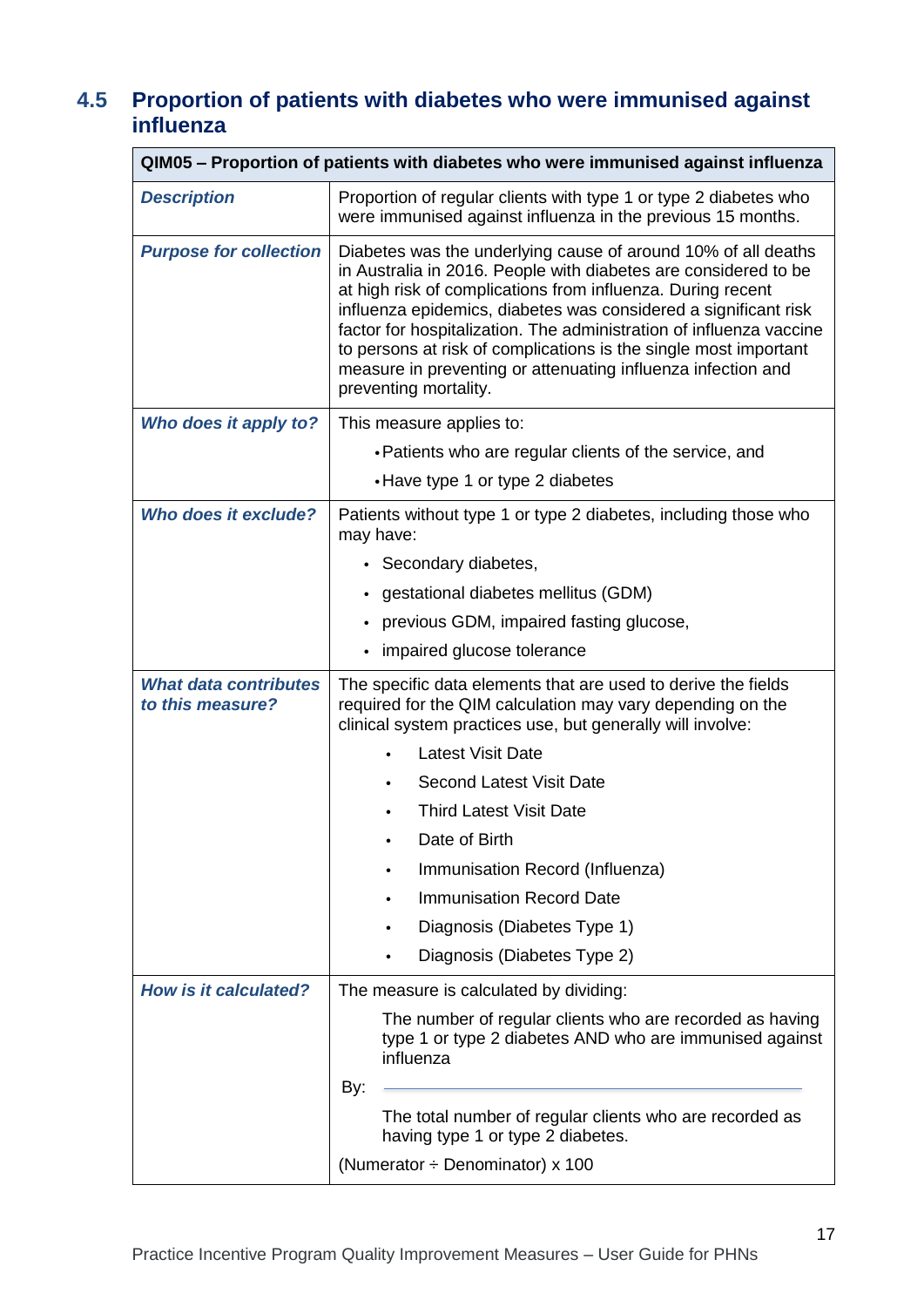#### **QIM05 – Proportion of patients with diabetes who were immunised against influenza**

*What does this mean?*

For regular clients who have type 1 or type 2 diabetes:

How many have had an influenza vaccination in the last 15 months? (Numerator)

How many have diabetes (Type 1 or 2)? (Denominator)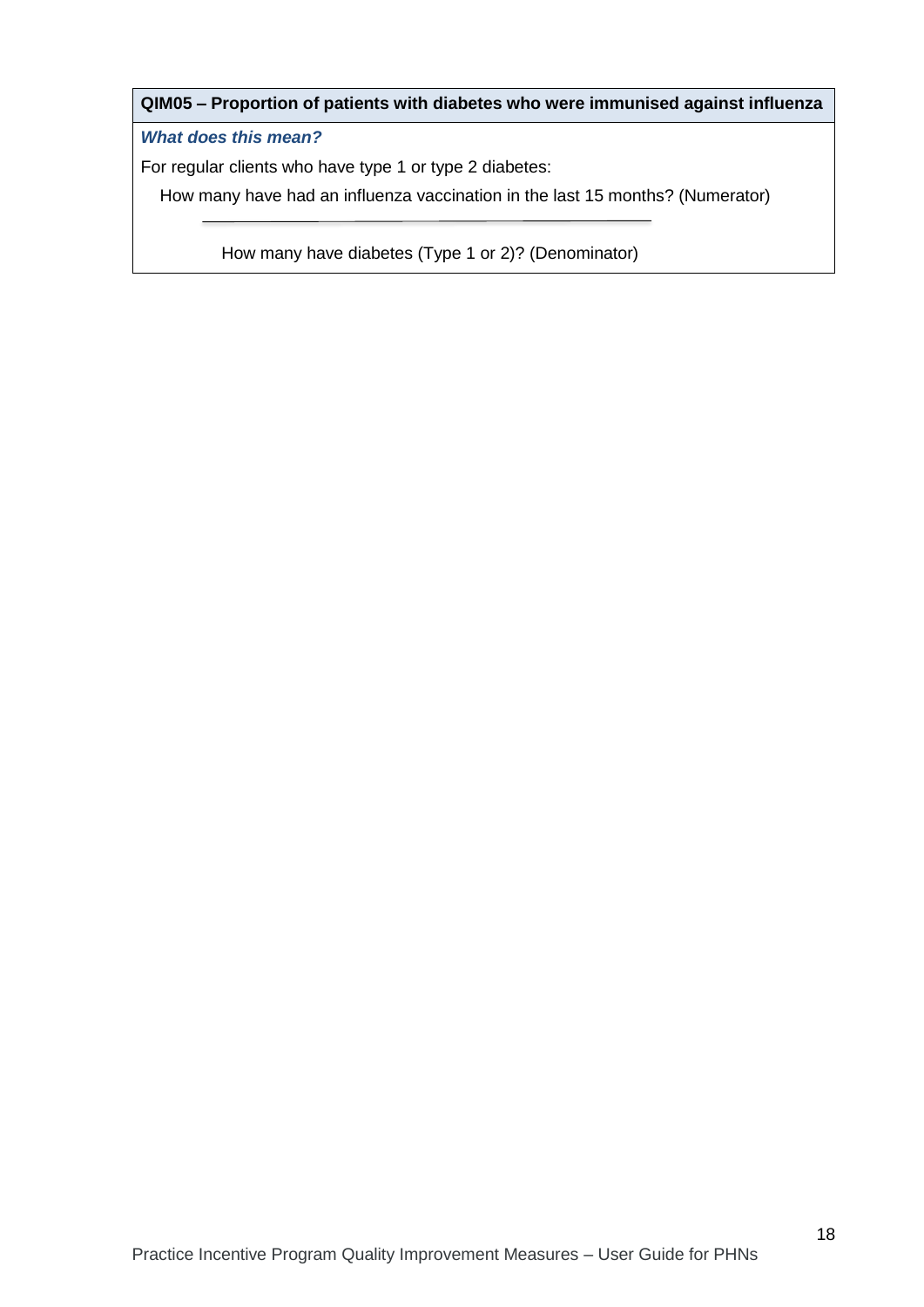# **4.6 Proportion of patients with COPD who were immunised against influenza**

|                                                  | QIM06 – Proportion of patients with COPD who were immunised against influenza                                                                                                                                                                                                                                                                                                                                                                                                                                                                                                                                                                                                                                                                                                                                                |
|--------------------------------------------------|------------------------------------------------------------------------------------------------------------------------------------------------------------------------------------------------------------------------------------------------------------------------------------------------------------------------------------------------------------------------------------------------------------------------------------------------------------------------------------------------------------------------------------------------------------------------------------------------------------------------------------------------------------------------------------------------------------------------------------------------------------------------------------------------------------------------------|
| <b>Description</b>                               | The proportion of regular clients who are aged 15 years and<br>over, who are recorded as having chronic obstructive pulmonary<br>disease (COPD), and who were immunised against influenza in<br>the previous 15 months.                                                                                                                                                                                                                                                                                                                                                                                                                                                                                                                                                                                                      |
| <b>Purpose for collection</b>                    | People with COPD are considered to be at high risk of<br>complications from influenza. Data from several studies also<br>provide evidence that influenza vaccination has a clinically<br>important protective effect on influenza-related COPD<br>exacerbations, and probably an effect on the total number of<br>exacerbations in COPD patients. The administration of influenza<br>vaccine to persons at risk of complications is the single most<br>important measure in preventing or attenuating influenza<br>infection and preventing mortality. While best practice guidelines<br>recommend annual immunisation, a 15-month interval allows for<br>cases when a client decides to receive a vaccine earlier than<br>recommended (e.g. from a pharmacy), or delay and wait for the<br>release of an 'enhanced' vaccine |
| Who does it apply to?                            | This measure applies to:                                                                                                                                                                                                                                                                                                                                                                                                                                                                                                                                                                                                                                                                                                                                                                                                     |
|                                                  | Patients who are regular clients of the service, and                                                                                                                                                                                                                                                                                                                                                                                                                                                                                                                                                                                                                                                                                                                                                                         |
|                                                  | Are aged 15 years or more,                                                                                                                                                                                                                                                                                                                                                                                                                                                                                                                                                                                                                                                                                                                                                                                                   |
|                                                  | Who have any diagnosis of COPD, and                                                                                                                                                                                                                                                                                                                                                                                                                                                                                                                                                                                                                                                                                                                                                                                          |
|                                                  | Have been immunised against influenza.                                                                                                                                                                                                                                                                                                                                                                                                                                                                                                                                                                                                                                                                                                                                                                                       |
| Who does it exclude?                             | Children under the age of 15<br>$\bullet$                                                                                                                                                                                                                                                                                                                                                                                                                                                                                                                                                                                                                                                                                                                                                                                    |
|                                                  | Patients with documented medical reasons for not<br>having the vaccination                                                                                                                                                                                                                                                                                                                                                                                                                                                                                                                                                                                                                                                                                                                                                   |
| <b>What data contributes</b><br>to this measure? | The specific data elements that are used to derive the fields<br>required for the QIM calculation may vary depending on the<br>clinical system practices use, but generally will involve:                                                                                                                                                                                                                                                                                                                                                                                                                                                                                                                                                                                                                                    |
|                                                  | <b>Latest Visit Date</b>                                                                                                                                                                                                                                                                                                                                                                                                                                                                                                                                                                                                                                                                                                                                                                                                     |
|                                                  | <b>Second Latest Visit Date</b>                                                                                                                                                                                                                                                                                                                                                                                                                                                                                                                                                                                                                                                                                                                                                                                              |
|                                                  | <b>Third Latest Visit Date</b>                                                                                                                                                                                                                                                                                                                                                                                                                                                                                                                                                                                                                                                                                                                                                                                               |
|                                                  | Date of Birth                                                                                                                                                                                                                                                                                                                                                                                                                                                                                                                                                                                                                                                                                                                                                                                                                |
|                                                  | Immunisation Record (Influenza)                                                                                                                                                                                                                                                                                                                                                                                                                                                                                                                                                                                                                                                                                                                                                                                              |
|                                                  | <b>Immunisation Record Date</b>                                                                                                                                                                                                                                                                                                                                                                                                                                                                                                                                                                                                                                                                                                                                                                                              |
|                                                  | Diagnosis (COPD)                                                                                                                                                                                                                                                                                                                                                                                                                                                                                                                                                                                                                                                                                                                                                                                                             |
| <b>How is it calculated?</b>                     | The measure is calculated by dividing:                                                                                                                                                                                                                                                                                                                                                                                                                                                                                                                                                                                                                                                                                                                                                                                       |
|                                                  | The number of regular clients who are aged 15 years<br>and over AND who have a diagnosis of COPD AND who<br>are immunised against influenza                                                                                                                                                                                                                                                                                                                                                                                                                                                                                                                                                                                                                                                                                  |
|                                                  | By:                                                                                                                                                                                                                                                                                                                                                                                                                                                                                                                                                                                                                                                                                                                                                                                                                          |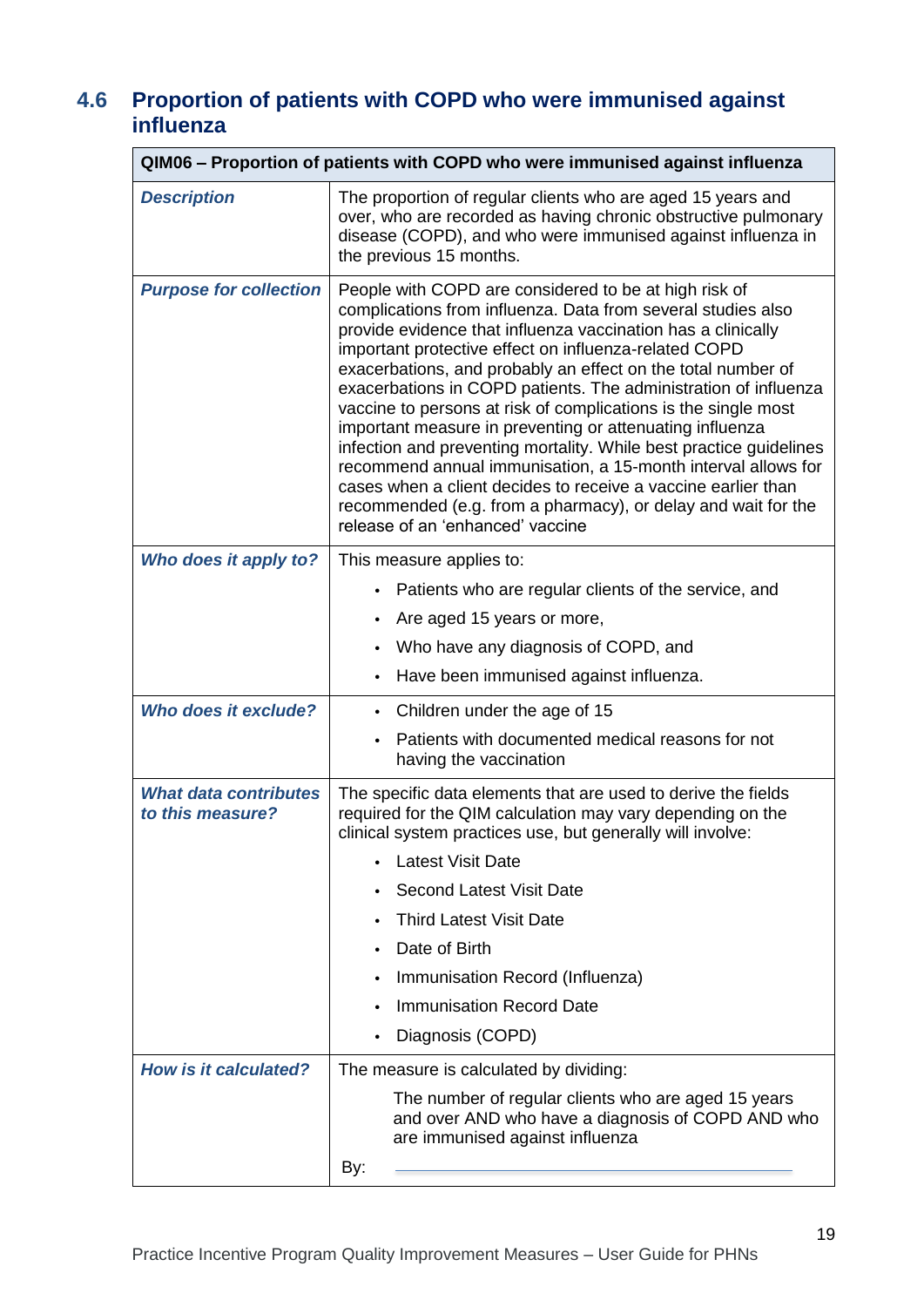| QIM06 – Proportion of patients with COPD who were immunised against influenza    |                                                                                         |  |
|----------------------------------------------------------------------------------|-----------------------------------------------------------------------------------------|--|
|                                                                                  | The total number of regular clients who are aged 15<br>years and over AND who have COPD |  |
|                                                                                  | (Numerator $\div$ Denominator) x 100                                                    |  |
| <b>What does this mean?</b>                                                      |                                                                                         |  |
| For regular clients aged 15 years and over and who have COPD:                    |                                                                                         |  |
| How many have had an influenza vaccination in the last 12 months?<br>(Numerator) |                                                                                         |  |
|                                                                                  |                                                                                         |  |
| How many have COPD? (Denominator)                                                |                                                                                         |  |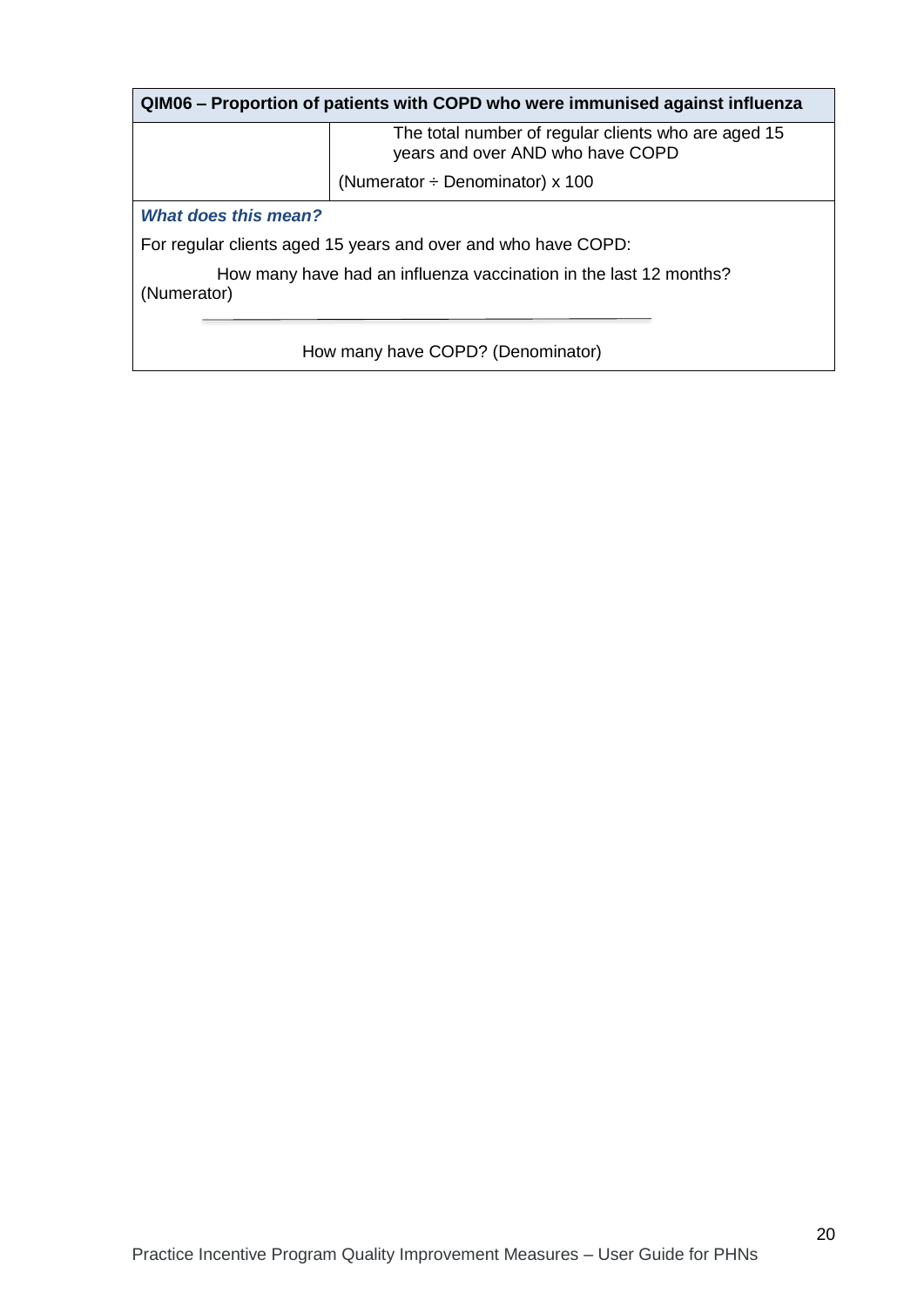# **4.7 Proportion of patients with an alcohol consumption status**

|                                                                                                          | QIM07 - Proportion of patients with an alcohol consumption status                                                                                                                                                                                                                                                                                                                                                                              |  |
|----------------------------------------------------------------------------------------------------------|------------------------------------------------------------------------------------------------------------------------------------------------------------------------------------------------------------------------------------------------------------------------------------------------------------------------------------------------------------------------------------------------------------------------------------------------|--|
| <b>Description</b>                                                                                       | Measures the proportion of regular clients who are aged 15<br>years and over who have had their alcohol consumption status<br>recorded in the previous 24 months, generally through an Audit<br>C assessment.                                                                                                                                                                                                                                  |  |
| <b>Purpose for collection</b>                                                                            | Excessive consumption is associated with health and social<br>problems in all populations. Many chronic conditions share<br>common risk factors that are largely preventable, including<br>excessive alcohol consumption. While fewer Australians are<br>drinking at levels that contribute to alcohol-related harm, about<br>26% of people drink more than is recommended on a single<br>occasion, and they do this at least once each month. |  |
| Who does it apply to?                                                                                    | This measure applies to:                                                                                                                                                                                                                                                                                                                                                                                                                       |  |
|                                                                                                          | Patients who are regular clients of the service, and                                                                                                                                                                                                                                                                                                                                                                                           |  |
|                                                                                                          | Who are aged 15 years or over.                                                                                                                                                                                                                                                                                                                                                                                                                 |  |
| Who does it exclude?                                                                                     | People aged under 15.                                                                                                                                                                                                                                                                                                                                                                                                                          |  |
| <b>What data contributes</b><br>to this measure?                                                         | The specific data elements that are used to derive the fields<br>required for the QIM calculation may vary depending on the<br>clinical system practices use, but generally will involve:                                                                                                                                                                                                                                                      |  |
|                                                                                                          | <b>Latest Visit Date</b>                                                                                                                                                                                                                                                                                                                                                                                                                       |  |
|                                                                                                          | <b>Second Latest Visit Date</b>                                                                                                                                                                                                                                                                                                                                                                                                                |  |
|                                                                                                          | <b>Third Latest Visit Date</b><br>٠                                                                                                                                                                                                                                                                                                                                                                                                            |  |
|                                                                                                          | Date of Birth                                                                                                                                                                                                                                                                                                                                                                                                                                  |  |
|                                                                                                          | AUDIT/AUDIT-C                                                                                                                                                                                                                                                                                                                                                                                                                                  |  |
|                                                                                                          | <b>Other Alcohol Consumption Marker</b>                                                                                                                                                                                                                                                                                                                                                                                                        |  |
| <b>How is it calculated?</b>                                                                             | The measure is calculated by dividing:                                                                                                                                                                                                                                                                                                                                                                                                         |  |
|                                                                                                          | The number of regular clients aged 15 and over who<br>have had their alcohol consumption recorded<br>By:                                                                                                                                                                                                                                                                                                                                       |  |
|                                                                                                          | The total number of regular clients who are aged 15<br>and over.                                                                                                                                                                                                                                                                                                                                                                               |  |
|                                                                                                          | (Numerator $\div$ Denominator) x 100                                                                                                                                                                                                                                                                                                                                                                                                           |  |
| <b>What does this mean?</b>                                                                              |                                                                                                                                                                                                                                                                                                                                                                                                                                                |  |
| For regular clients aged 15 years and over:                                                              |                                                                                                                                                                                                                                                                                                                                                                                                                                                |  |
| How many have had their alcohol consumption status recorded in the last 24 months<br>months? (Numerator) |                                                                                                                                                                                                                                                                                                                                                                                                                                                |  |
|                                                                                                          |                                                                                                                                                                                                                                                                                                                                                                                                                                                |  |

How many were in each age, sex and indigenous status group? (Denominator)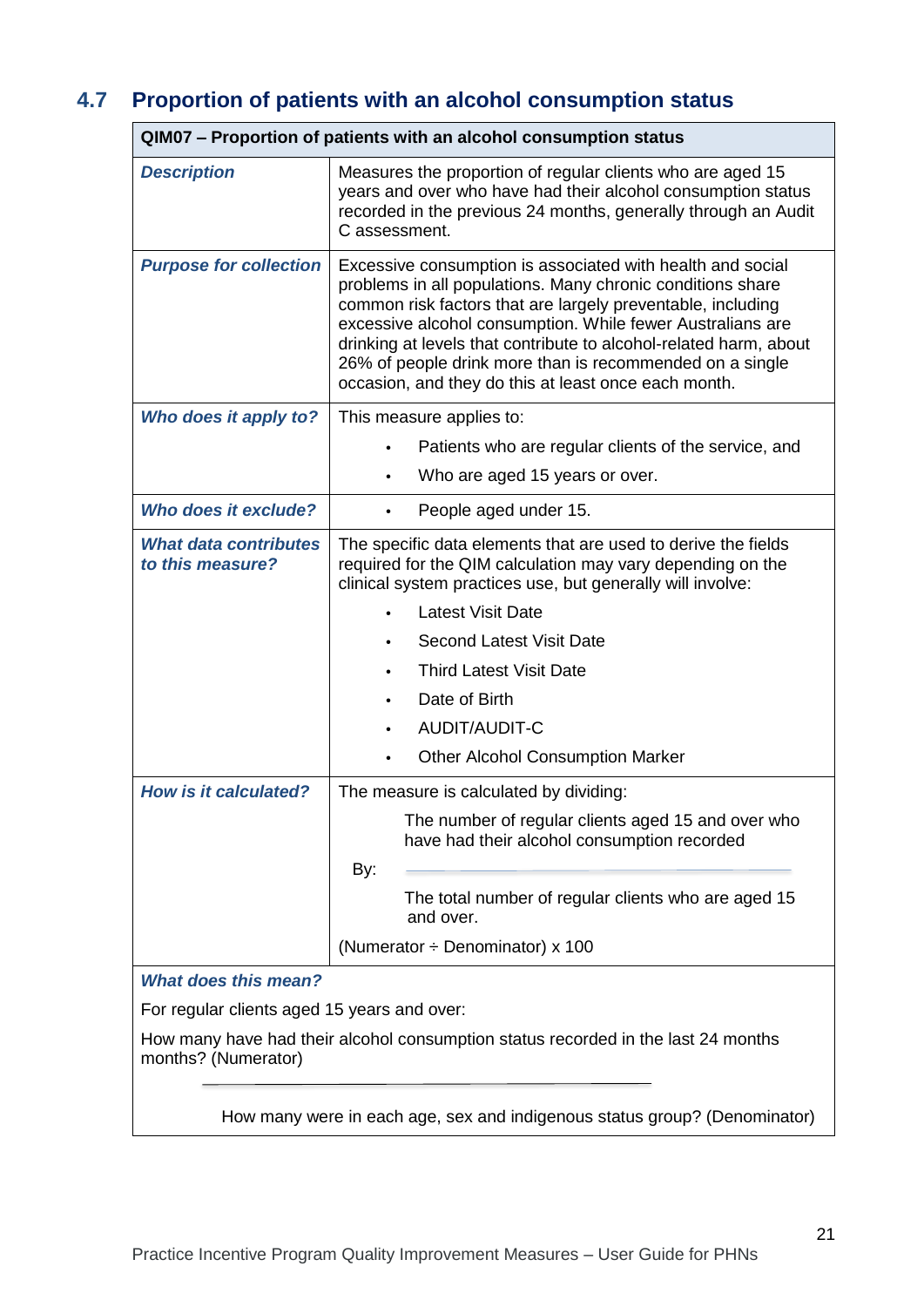## **4.8 Proportion of patients with the necessary risk factors assessed to enable CVD assessment**

| QIM08 – Proportion of patients the necessary risk factors assessed to enable CVD<br>assessment |                                                                                                                                                                                                                                                                                                                                                                                |
|------------------------------------------------------------------------------------------------|--------------------------------------------------------------------------------------------------------------------------------------------------------------------------------------------------------------------------------------------------------------------------------------------------------------------------------------------------------------------------------|
| <b>Description</b>                                                                             | This measure identifies the proportion of all regular clients who<br>age aged between 45 and 74 years, as well as Aboriginal and<br>Torres Strait Islander regular clients who are aged 35 to 44<br>years, who have had all the information required to calculate<br>their absolute CVD risk in the last 2 years. This includes having<br>the following risk factors recorded: |
|                                                                                                | • Tobacco smoking status                                                                                                                                                                                                                                                                                                                                                       |
|                                                                                                | • Diabetes                                                                                                                                                                                                                                                                                                                                                                     |
|                                                                                                | Diabetes status: Type 1 or Type 2 Diabetes OR<br>Diabetes risk: Fasting Glucose Test result, OR a<br>screening for glycosylated haemoglobin (HbA1c test<br>result)                                                                                                                                                                                                             |
|                                                                                                | • Systolic blood pressure                                                                                                                                                                                                                                                                                                                                                      |
|                                                                                                | • Total cholesterol and HDL cholesterol levels                                                                                                                                                                                                                                                                                                                                 |
|                                                                                                | • Age                                                                                                                                                                                                                                                                                                                                                                          |
|                                                                                                | $\cdot$ Sex                                                                                                                                                                                                                                                                                                                                                                    |
| <b>Purpose for collection</b>                                                                  | Assessment of absolute CVD risk based on multiple risk factors<br>is more accurate than that based on individual risk factors due to<br>the cumulative nature of risk effects. Basing patient<br>management decisions on this approach should improve CVD<br>outcomes.                                                                                                         |
| Who does it apply to?                                                                          | This measure applies to:                                                                                                                                                                                                                                                                                                                                                       |
|                                                                                                | Patients who are regular clients of the service,                                                                                                                                                                                                                                                                                                                               |
|                                                                                                | Are aged between 45 and 74 and,                                                                                                                                                                                                                                                                                                                                                |
|                                                                                                | Aboriginal and Torres Strait Islander regular clients aged<br>35 to 44.                                                                                                                                                                                                                                                                                                        |
| Who does it exclude?                                                                           | Patients who have a known diagnosis of CVD as this<br>measure is identifying those at risk of developing CVD,<br>not those already with a CVD diagnosis.                                                                                                                                                                                                                       |
|                                                                                                | Patients who do not have every risk factor recorded                                                                                                                                                                                                                                                                                                                            |
| <b>What data contributes</b><br>to this measure?                                               | The specific fields that are used to derive the fields required for<br>the QIM calculation may vary depending on the clinical system<br>practices use, but this measurement will consider:                                                                                                                                                                                     |
|                                                                                                | <b>Latest Visit Date</b>                                                                                                                                                                                                                                                                                                                                                       |
|                                                                                                | <b>Second Latest Visit Date</b>                                                                                                                                                                                                                                                                                                                                                |
|                                                                                                | <b>Third Latest Visit Date</b>                                                                                                                                                                                                                                                                                                                                                 |
|                                                                                                | Date of Birth                                                                                                                                                                                                                                                                                                                                                                  |
|                                                                                                | Sex                                                                                                                                                                                                                                                                                                                                                                            |
|                                                                                                | <b>Smoking Status</b>                                                                                                                                                                                                                                                                                                                                                          |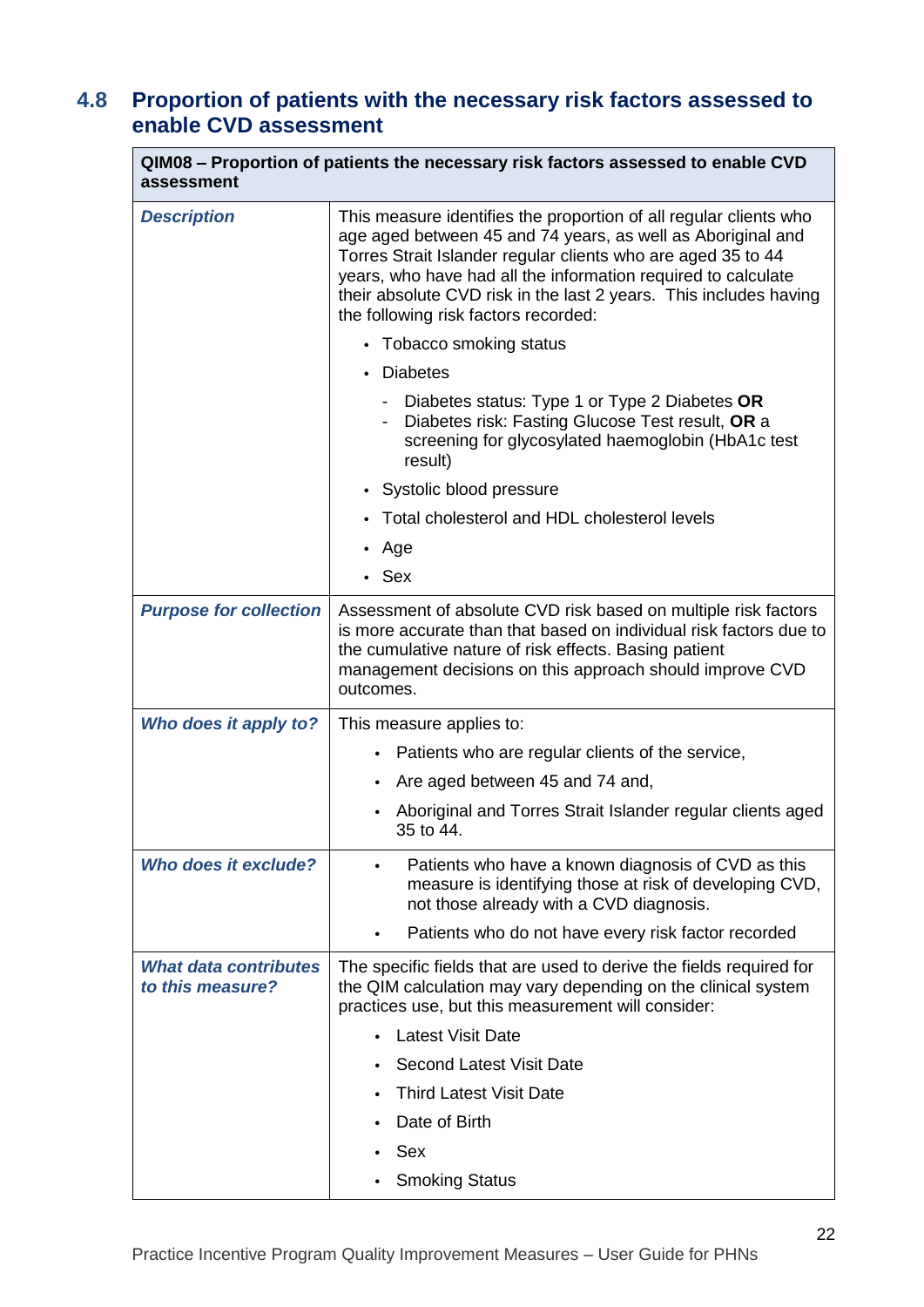| QIM08 – Proportion of patients the necessary risk factors assessed to enable CVD<br>assessment                                                                                          |                                                                                              |  |
|-----------------------------------------------------------------------------------------------------------------------------------------------------------------------------------------|----------------------------------------------------------------------------------------------|--|
|                                                                                                                                                                                         | Diagnosis (Diabetes Type 1)                                                                  |  |
|                                                                                                                                                                                         | Diagnosis (Diabetes Type 2)                                                                  |  |
|                                                                                                                                                                                         | <b>Fasting Glucose Test Measurement</b>                                                      |  |
|                                                                                                                                                                                         | <b>HbA1c Measurement</b>                                                                     |  |
|                                                                                                                                                                                         | <b>Total Cholesterol Measurement</b>                                                         |  |
|                                                                                                                                                                                         | <b>HDL Cholesterol Measurement</b>                                                           |  |
|                                                                                                                                                                                         | <b>Systolic Blood Pressure Measurement</b>                                                   |  |
| <b>How is it calculated?</b>                                                                                                                                                            | The measure is calculated by dividing:                                                       |  |
|                                                                                                                                                                                         | Number of regular clients aged 45 to 74 years who have<br>had all CVD risk factors recorded; |  |
|                                                                                                                                                                                         | By                                                                                           |  |
|                                                                                                                                                                                         | Total number of regular clients aged between 45 and 74<br>years.                             |  |
|                                                                                                                                                                                         | (Numerator $\div$ Denominator) x 100                                                         |  |
| <b>What does this mean?</b>                                                                                                                                                             |                                                                                              |  |
| For regular clients aged between 45 years and 74 years with no diagnosis of CVD:                                                                                                        |                                                                                              |  |
| How many have had all the following information recorded in the last 24 months – smoking<br>status, diabetes, systolic blood pressure, total cholesterol, HDL cholesterol, age and sex? |                                                                                              |  |

How many patients without known CVD were in the Practice in the same period? (Denominator)

(Numerator)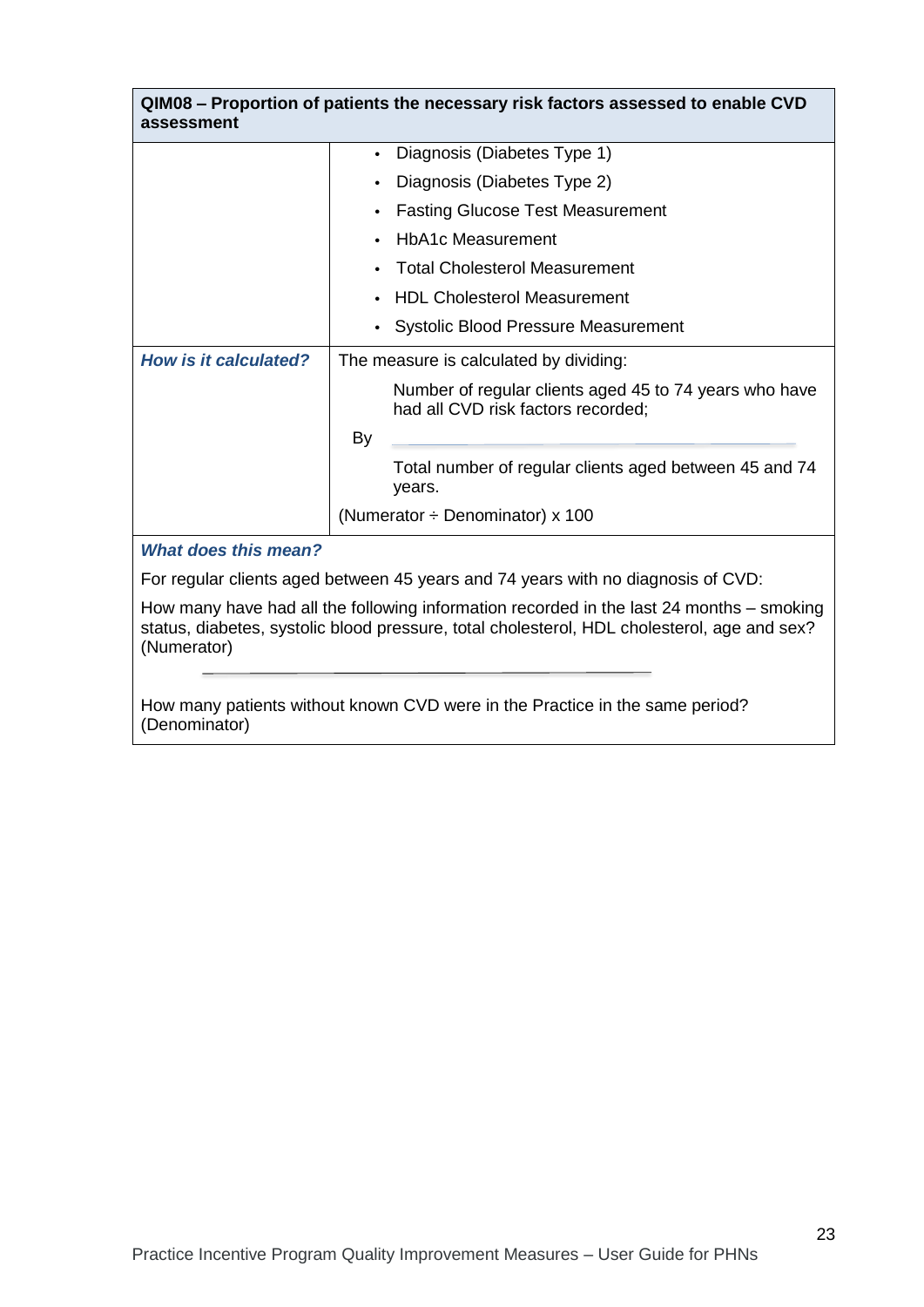# **4.9 Proportion of female patients with an up-to-date cervical screening**

|                                                  | QIM09 – Proportion of female patients with an up-to-date cervical screening                                                                                                                                                                                                                                                                                                                                                                                              |
|--------------------------------------------------|--------------------------------------------------------------------------------------------------------------------------------------------------------------------------------------------------------------------------------------------------------------------------------------------------------------------------------------------------------------------------------------------------------------------------------------------------------------------------|
| <b>Description</b>                               | Proportion of female regular clients aged 25 to 74, who have not<br>had a hysterectomy and who have had a cervical screening<br>[human papillomavirus (HPV) test] after 1 December 2017 and<br>within the previous 5 years.                                                                                                                                                                                                                                              |
| <b>Purpose for collection</b>                    | Australia has the lowest mortality rate and the second lowest<br>incidence of cervical cancer in the world. The success of the<br>cervical screening program is dependent upon the recruitment of<br>women. Higher participation in cervical screening means that<br>more women with precancerous abnormalities can have these<br>detected and treated, which is necessary for achieving the<br>overall aim of reducing incidence and mortality from cervical<br>cancer. |
| Who does it apply to?                            | This measure applies to:                                                                                                                                                                                                                                                                                                                                                                                                                                                 |
|                                                  | Patients who are regular clients of the service, and                                                                                                                                                                                                                                                                                                                                                                                                                     |
|                                                  | Are aged between 25 and 74, and<br>٠                                                                                                                                                                                                                                                                                                                                                                                                                                     |
|                                                  | Have had an HPV test                                                                                                                                                                                                                                                                                                                                                                                                                                                     |
| Who does it exclude?                             | $\cdot$ Men                                                                                                                                                                                                                                                                                                                                                                                                                                                              |
|                                                  | Women who have had a complete hysterectomy<br>٠                                                                                                                                                                                                                                                                                                                                                                                                                          |
|                                                  | Women who are under 25 or over 74.                                                                                                                                                                                                                                                                                                                                                                                                                                       |
| <b>What data contributes</b><br>to this measure? | The specific data elements that are used to derive the fields<br>required for the QIM calculation may vary depending on the<br>clinical system practices use, but generally will involve:                                                                                                                                                                                                                                                                                |
|                                                  | • Latest Visit Date                                                                                                                                                                                                                                                                                                                                                                                                                                                      |
|                                                  | <b>Second Latest Visit Date</b>                                                                                                                                                                                                                                                                                                                                                                                                                                          |
|                                                  | <b>Third Latest Visit Date</b>                                                                                                                                                                                                                                                                                                                                                                                                                                           |
|                                                  | Date of Birth                                                                                                                                                                                                                                                                                                                                                                                                                                                            |
|                                                  | Sex                                                                                                                                                                                                                                                                                                                                                                                                                                                                      |
|                                                  | Patient History (Hysterectomy)                                                                                                                                                                                                                                                                                                                                                                                                                                           |
|                                                  | <b>HPV Test Service Event</b>                                                                                                                                                                                                                                                                                                                                                                                                                                            |
|                                                  | <b>HPV Test Service Event Date</b><br>$\bullet$                                                                                                                                                                                                                                                                                                                                                                                                                          |
| How is it calculated?                            | The measure is calculated by dividing:                                                                                                                                                                                                                                                                                                                                                                                                                                   |
|                                                  | The number of female regular clients who are aged 25 to<br>74, who have not had a hysterectomy and who have had<br>an HPV test after 1/12/17 and in the last 5 years.<br>By:                                                                                                                                                                                                                                                                                             |
|                                                  | The total number of female regular clients who are aged<br>25-74 years who have not had a hysterectomy.                                                                                                                                                                                                                                                                                                                                                                  |
|                                                  | (Numerator $\div$ Denominator) x 100                                                                                                                                                                                                                                                                                                                                                                                                                                     |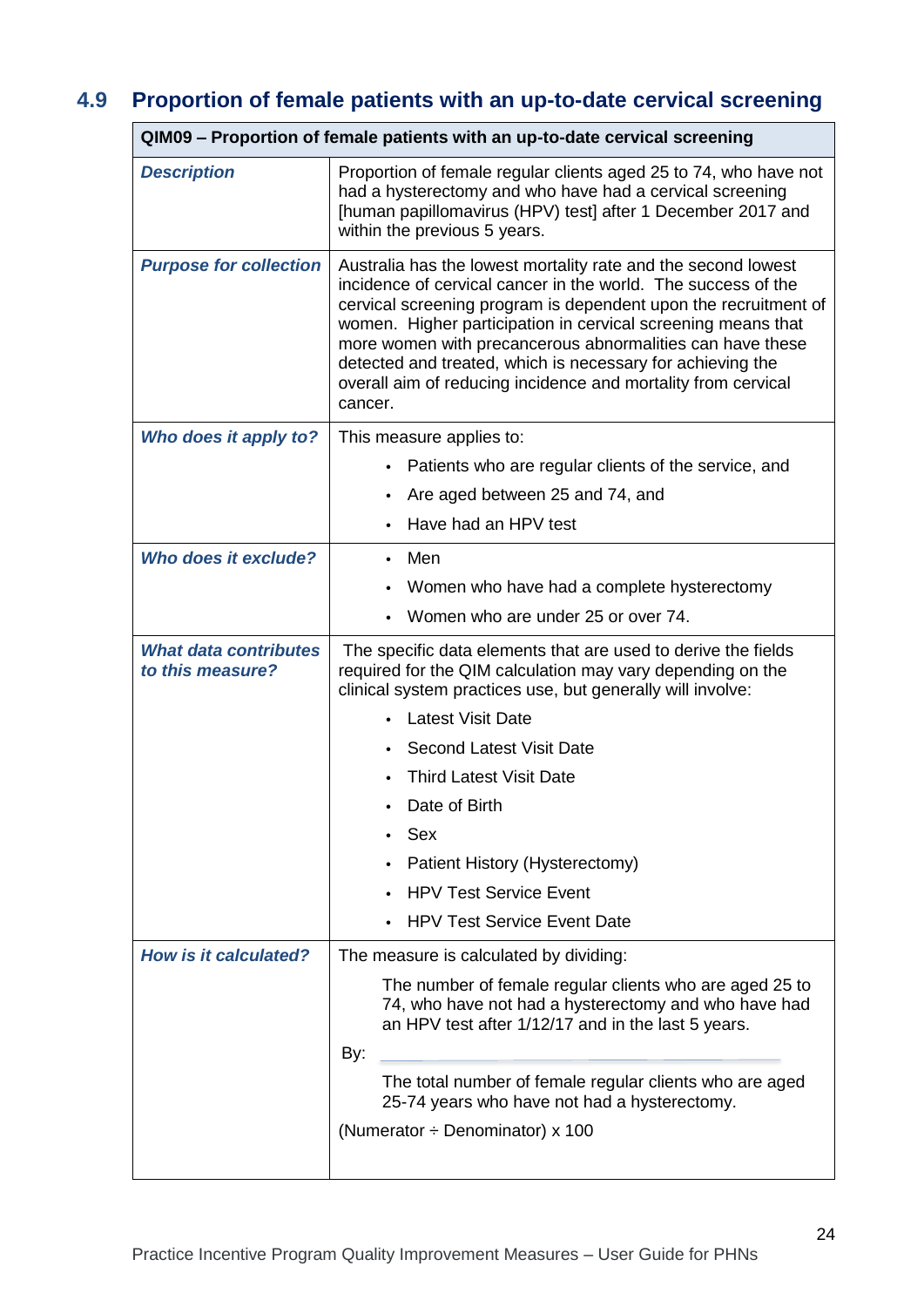#### **QIM09 – Proportion of female patients with an up-to-date cervical screening**

*What does this mean?*

For female regular clients aged between 25 and 74 years:

How many have had an HPV test in the last 5 years? (Numerator)

How many female clients who had not had a hysterectomy were there in the same period? (Denominator)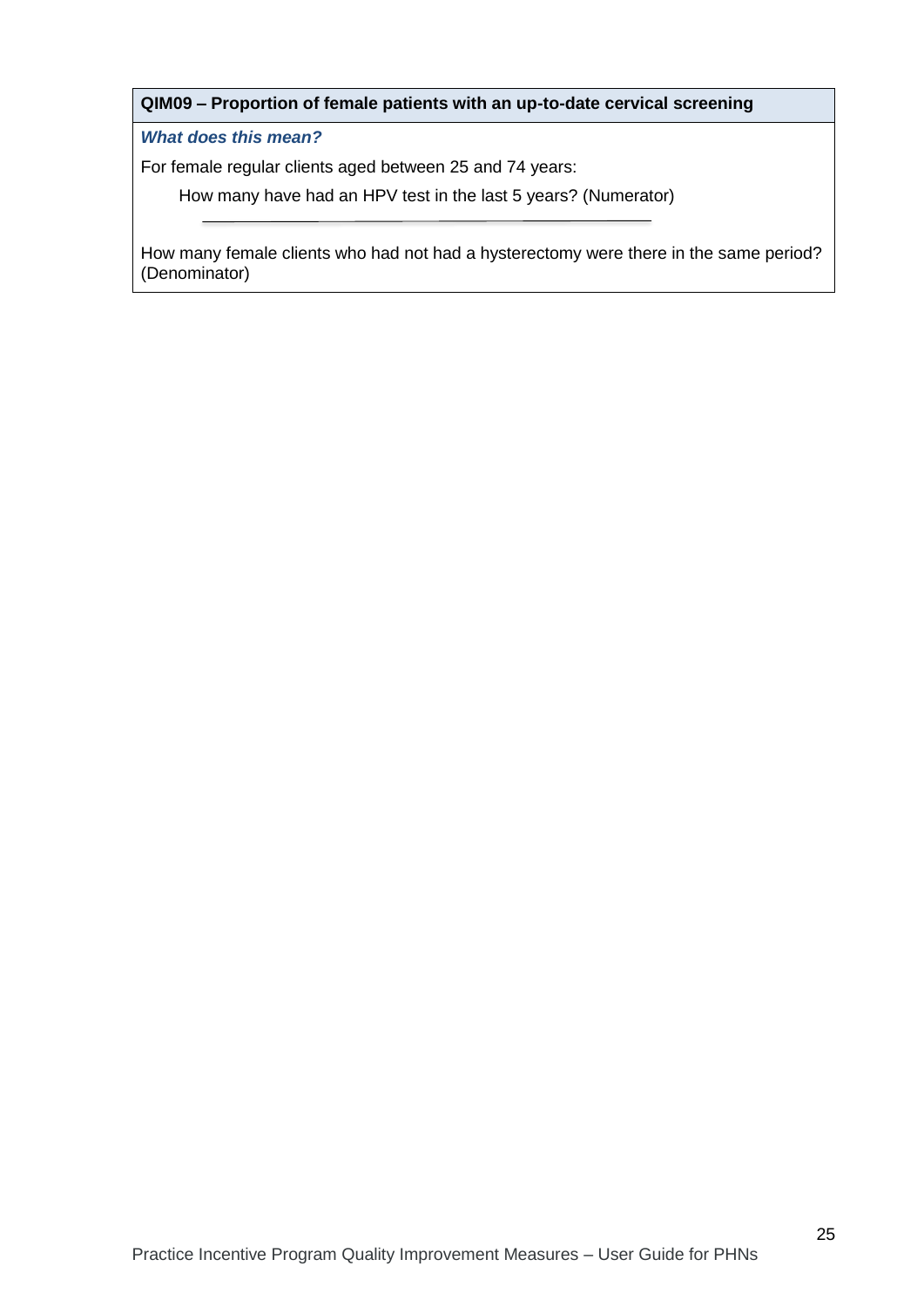# **4.10 Proportion of patients with diabetes with a blood pressure result**

|                                                  | QIM10 – Proportion of patients with diabetes with a blood pressure result                                                                                                                                                                                                                                                                                                                                                                                                |
|--------------------------------------------------|--------------------------------------------------------------------------------------------------------------------------------------------------------------------------------------------------------------------------------------------------------------------------------------------------------------------------------------------------------------------------------------------------------------------------------------------------------------------------|
| <b>Description</b>                               | Proportion of regular clients who have diabetes and who have<br>had a blood pressure measurement result recorded at the<br>primary health care service within the previous 6 months.                                                                                                                                                                                                                                                                                     |
| <b>Purpose for collection</b>                    | Diabetes was the underlying cause of around 10% of all deaths<br>in Australia in 2016 and recent reports show death rates for<br>people with type 2 diabetes are rising. For people with type 1 or<br>type 2 diabetes, monitoring blood pressure can help assure<br>appropriate medical care to lower the risk of macro vascular<br>(stroke, heart attack and heart failure) and microvascular (kidney<br>disease, eye disease and peripheral neuropathy) complications. |
| Who does it apply to?                            | This measure applies to:                                                                                                                                                                                                                                                                                                                                                                                                                                                 |
|                                                  | Patients who are regular clients of the service, and<br>$\bullet$                                                                                                                                                                                                                                                                                                                                                                                                        |
|                                                  | Who have either type 1 or type 2 diabetes.                                                                                                                                                                                                                                                                                                                                                                                                                               |
| Who does it exclude?                             | Patients without type 1 or type 2 diabetes, including those who<br>may have:                                                                                                                                                                                                                                                                                                                                                                                             |
|                                                  | patients with secondary diabetes<br>$\bullet$                                                                                                                                                                                                                                                                                                                                                                                                                            |
|                                                  | gestational diabetes mellitus (GDM)                                                                                                                                                                                                                                                                                                                                                                                                                                      |
|                                                  | previous GDM<br>$\bullet$                                                                                                                                                                                                                                                                                                                                                                                                                                                |
|                                                  | impaired fasting glucose<br>$\bullet$                                                                                                                                                                                                                                                                                                                                                                                                                                    |
|                                                  | impaired glucose tolerance<br>$\bullet$                                                                                                                                                                                                                                                                                                                                                                                                                                  |
| <b>What data contributes</b><br>to this measure? | The specific data elements that are used to derive the fields<br>required for the QIM calculation may vary depending on the<br>clinical system practices use, but generally will involve:                                                                                                                                                                                                                                                                                |
|                                                  | <b>Latest Visit Date</b>                                                                                                                                                                                                                                                                                                                                                                                                                                                 |
|                                                  | Second Latest Visit Date                                                                                                                                                                                                                                                                                                                                                                                                                                                 |
|                                                  | <b>Third Latest Visit Date</b>                                                                                                                                                                                                                                                                                                                                                                                                                                           |
|                                                  | Diagnosis (Diabetes Type 1)                                                                                                                                                                                                                                                                                                                                                                                                                                              |
|                                                  | Diagnosis (Diabetes Type 2)                                                                                                                                                                                                                                                                                                                                                                                                                                              |
|                                                  | <b>Systolic Blood Pressure Measurement</b><br>$\bullet$                                                                                                                                                                                                                                                                                                                                                                                                                  |
|                                                  | Diastolic Blood Pressure Measurement                                                                                                                                                                                                                                                                                                                                                                                                                                     |
|                                                  | <b>Blood Pressure Measurement Date Recorded</b>                                                                                                                                                                                                                                                                                                                                                                                                                          |
| How is it calculated?                            | The measure is calculated by dividing:<br>The number of regular clients who have Type 1 or Type<br>2 diabetes and who have had a blood pressure<br>measurement result recorded at the primary health care<br>service within the previous 6 months                                                                                                                                                                                                                        |
|                                                  | By:<br>The total number of regular clients who have Type 1 or<br>Type 2 diabetes                                                                                                                                                                                                                                                                                                                                                                                         |
|                                                  | (Numerator $\div$ Denominator) x 100                                                                                                                                                                                                                                                                                                                                                                                                                                     |